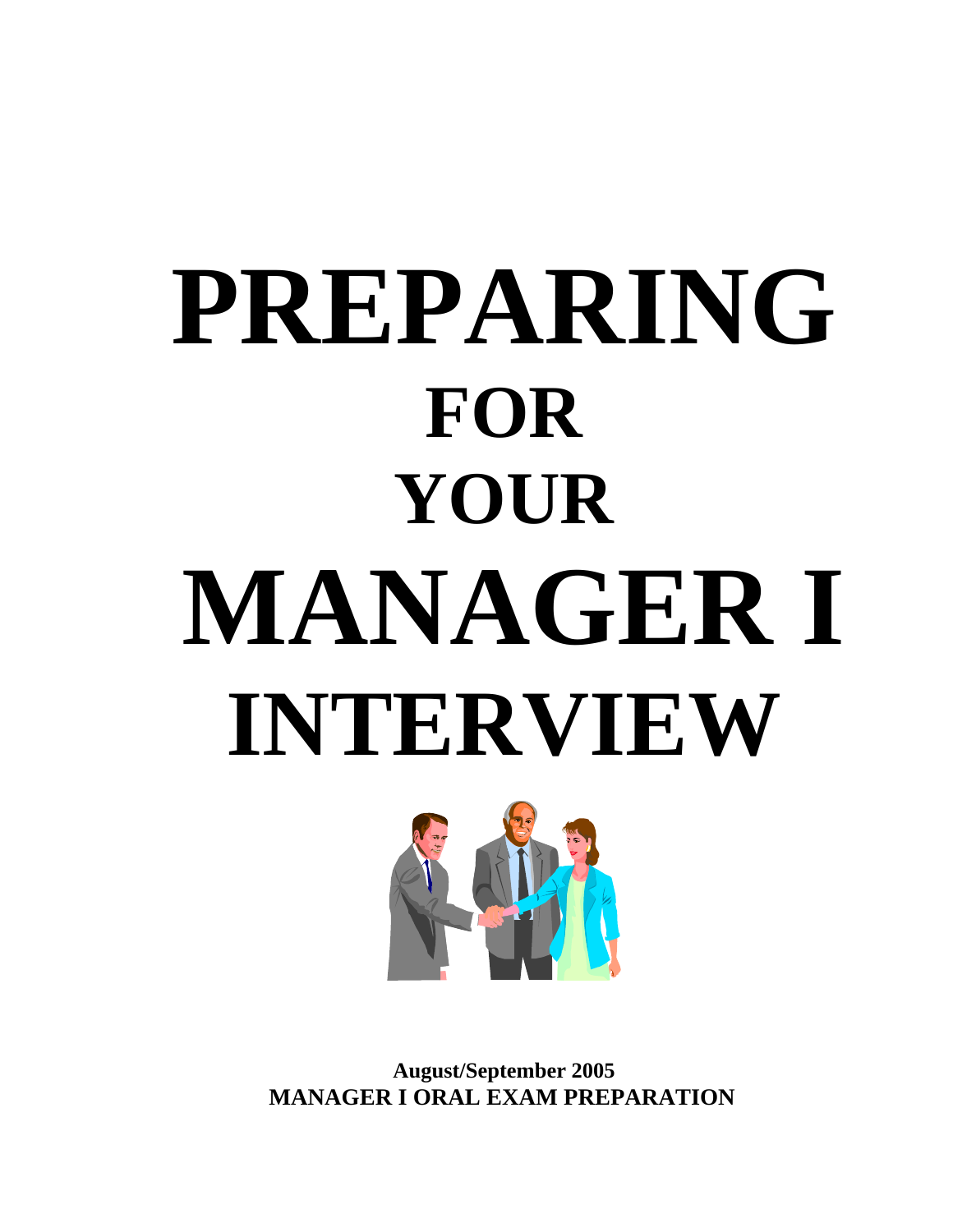# **PREPARING FOR A SUCCESSFUL ORAL INTERVIEW**

You should be as well prepared for your oral exam as you were for the written. Both of these parts of the exam process take study, preparation, and concentration. In order to prepare for the oral you should first read the job announcement CAREFULLY. Pay special attention to the POSITION, SCOPE PERSONAL CHARACTERISTICS, and the GENERAL QUALIFICATIONS. These list critical requirements which the panel will be looking for; try to match your experience to them. A primary rule of good preparation is **STUDY WHAT YOU DON'T KNOW.** For example, the oral might cover the purpose, organization and activities of DMV; **AND** Principles of effective Supervision; **AND** a manager's role in ensuring Equal Employment Opportunity. If DMV's EEO efforts are a grand mystery to you, research and STUDY EEO.

One of the first and last things to study is the application you sent. Your application gives the Interview Panel their first impression of you, long before you even enter the room. Before your interview **carefully review the bulletin and your application** to help focus the content of your presentation to the job requirements listed. Pay special attention to the areas where YOUR experience covers the Job announcement areas called Examination Scope.

# **APPEARING FOR YOUR ORAL**

First impressions count. You must dress professionally and project a business-like image. Look the part. Shine the shoes. It's best if you don't wear anything that distracts the oral panel from your words. This would include long dangling earrings, studs in various parts of your visible anatomy, Day-Glo clothes, etc. You want the panel to listen to your words, not be fascinated by your eyebrow rings....

When you arrive at the oral location, find out the names of the panel members (they're usually posted). IF YOU SEE A NAME YOU RECOGNIZE, DON'T WORRY. If it's an old buddy, treat them in a businesslike manner (No hugging, kissing, back slapping or laughing out loud...No personal questions). If it's an old enemy, treat them in a business-like manner.

As you're being led into the room, shake hands with anyone who offers you theirs.....

# **THE PANEL**

The Oral Examination usually consists of 2 or 3 DMV panel members asking you a series of 5 or 6 *patterned* questions. These questions are asked so the interviewers can discover essential information about the candidate. The *Interview Panel* will evaluate the potential for success as a Manager I of each candidate based on the characteristics and qualifications expressed during the *10 to 30 minute interview*. This examination approach places responsibility on the *you* (the candidate) to showcase why *your* experience, knowledge, flexibility of judgment, communication, interpersonal skills and related abilities should place at the top of the list. And all in a *brief but articulate* fashion!

The Panel establishes your QAP final score based upon the answers you give and the information they amass from those answers. USUALLY there are no "RIGHT" answers, as it is your thought process and your presentation that are being analyzed by the panel. There are, however, WRONG answers, such as those which indicate a lack of caring about or awareness of safety, good public relations skills or security.

ONE of the panel members is the Chairperson; usually the one who first introduces themselves to you. Each has an equal "vote" concerning your final score.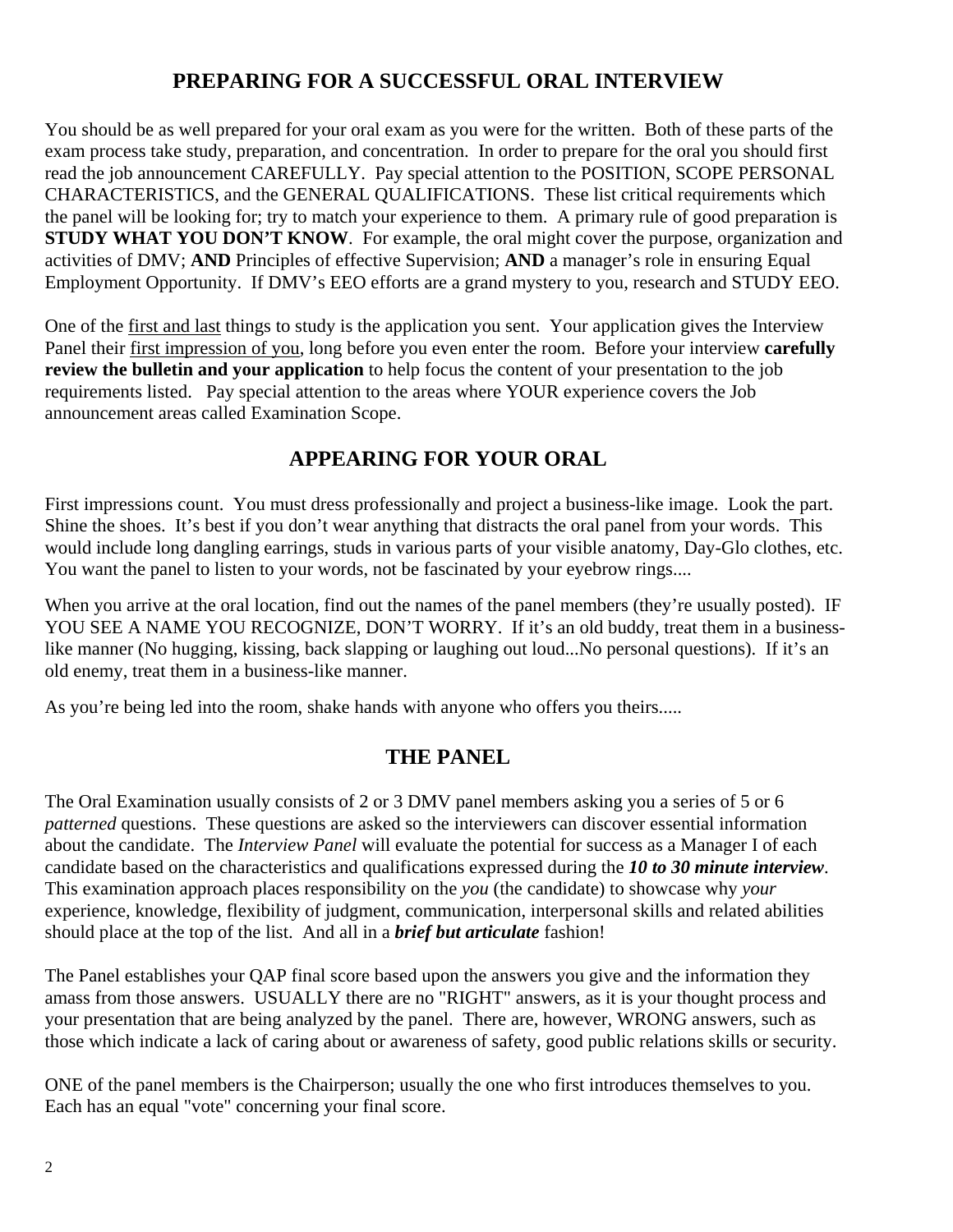# **WHAT A DIFFERENCE A HALF-DECADE CAN MAKE**

NOT to scare any Manager I Applicants, but what's expected of DMV Manager I's has undergone a fundamental shift. Below is the Scope for the Manager I Exam given way back in the year **2000**. The concepts covered are right out of the Management training courses developed right after WWII: Plan, organize, & direct; gather & analyze data and write reports; Establish and maintain effective working relationships.

Compare this to the **2005** EXAM SCOPE on the next page: 'Read and **Comprehend**; Interpret and **EXPLAIN**; Apply **LEADERSHIP** principles…Professional working **environment**; Recognize the need to **shift priorities**; Use **discretion and diplomacy**; Establish COOPERATIVE relations; **COACH AND MENTOR**; **Convey** expectations.'

The Devil's in the Details, and the Question areas might lie in the differences…It seems that the areas most ripe for potential QAP questions are: Prioritizing (mentioned FOUR TIMES in the Scope); Personal, Managerial, and Departmental EEO obligations (3 times); coaching & cooperation; training and presenting. It seems like those are the areas we should hit FIRST when preparing applicants for this QAP. But we could be wrong….How do YOU read it?

# **PROMOTIONAL EXAMINATION FOR MANAGER I, Department of Motor Vehicles**

#### **FINAL FILE DATE: January 13, 2000 is the final file date**. **PROMOTIONAL READINESS INTERVIEW - WEIGHTED 100.00%**

#### **SCOPE**:

In addition to evaluating the competitor's relative abilities as demonstrated by quality and breadth of experience, emphasis in the interview will be on measuring competitively, relative to job demands, each competitor's:

#### **A. Knowledge of:**

- 1. The purpose, organization and activities of the Department of Motor Vehicles.
- 2. Principles of effective supervision.
- 3. Office management principles, methods, and equipment.
- 4. A manager's role in ensuring Equal Employment Opportunities.

#### **B. Ability to:**

- 1. Analyze situations accurately and take effective action.
- 2. Gather and analyze data for reports.
- 3. Prepare clear and concise reports.
- 4. Establish and maintain friendly and effective working relationships.
- 5. Communicate tactfully with the public and co-workers.
- 6. Plan, organize and direct the work of others.
- 7. Accept responsibility and make sound decisions without close supervision.
- 8. Provide Equal Employment Opportunities.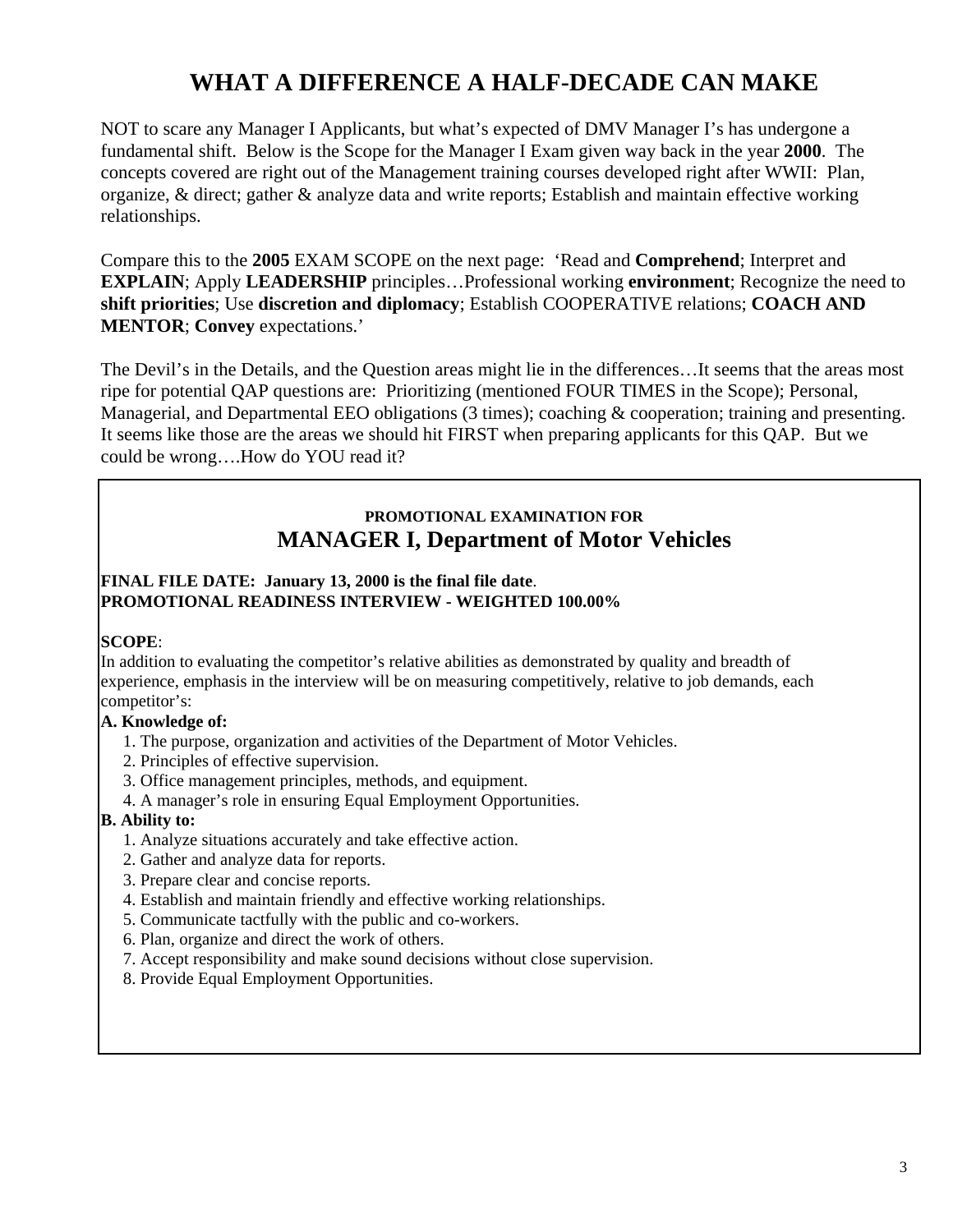#### **PROMOTIONAL EXAMINATION FOR**  MANAGER I, DMV

#### **FINAL FILE DATE February 24, 2005 is the final file date**.

WRITTEN TEST – WEIGHTED 60%

#### **QUALIFICATIONS APPRAISAL PANEL INTERVIEW – WEIGHTED 40%**

In evaluating the candidates' knowledge, skills, and abilities, the examination has been developed to measure the following:

#### **A. Knowledge of:**

1. Laws, policies, and procedures pertaining to driver licensing, vehicle registration and ownership,

and/or other related issues to apply such laws, policies, and procedures.

2. Basic arithmetic concepts to calculate and process numerical data.

3. Time management techniques to prioritize and complete work assignments for self and staff.

4. Supervisory principles, practices, and techniques to plan, monitor, and direct the work activities of employees.

5. The department's equal employment opportunity program objectives.

6. A manager's role in the department's equal employment opportunity program and the processes

available to meet equal employment opportunity objectives.

#### **B. Skill to:**

1. Read and comprehend reports, memos, manuals, documents and other job-related materials.

2. Interpret and explain policies, procedures, rules, and/or regulations to departmental employees, the public, and other State agencies.

3. Read and comprehend State statues, laws, proposed legislation, and regulations in order to interpret, explain, and apply.

4. Perform basic mathematical calculations to prepare various program and project reports and summaries.

5. Write clear and concise correspondence, reports, policies, and/or procedures using proper grammar, punctuation and sentence structure.

6. Apply management, leadership principles and techniques to ensure a productive, professional working environment for completion of work tasks and assignments.

7. Document employee performance and complete employee performance evaluations and probationary reports.

8. Recognize the need to shift priorities, staff, and resources to maximize the operation of the work unit/office.

9. Use discretion and diplomacy when dealing with the needs, problems, and/or concerns of employees, the public, business partners, and other State agencies.

10. Establish and maintain cooperative relations with departmental employees, the public, business partners, and other State agencies.

11. Make formal oral presentations to groups of employees, the public and management.

12. Delegate work assignments and appropriate level of responsibility to employees to complete work assignments.

13. Coach and mentor employees to improve performance, productivity and expertise.

14. Convey expectations, priorities, and vision to others.

15. Provide on-the-job training to subordinate staff.

#### **C. Ability to:**

1. Adapt to changes in priorities, work assignments, and interruptions that impact the completion of projects and assignments.

2. Work within deadlines when completing projects or assignments.

3. Effectively contribute to the department's equal employment opportunity program objectives.

**YOU MUST** be able to **verbalize** (in whole, complete sentences) the job you are doing now, as it relates to this Examination Scope; Then SHOW that the skills you now use are TRANSFERABLE to the job of Manager I. NEVER ASSUME THE PANEL KNOWS WHAT YOUR JOB ENTAILS. Be ready to stress your experience at being a supervisor. Be able to discuss your ability to work in your current job with little or no assistance or direct supervision. One way to build an answer here is simple as 1,2,3: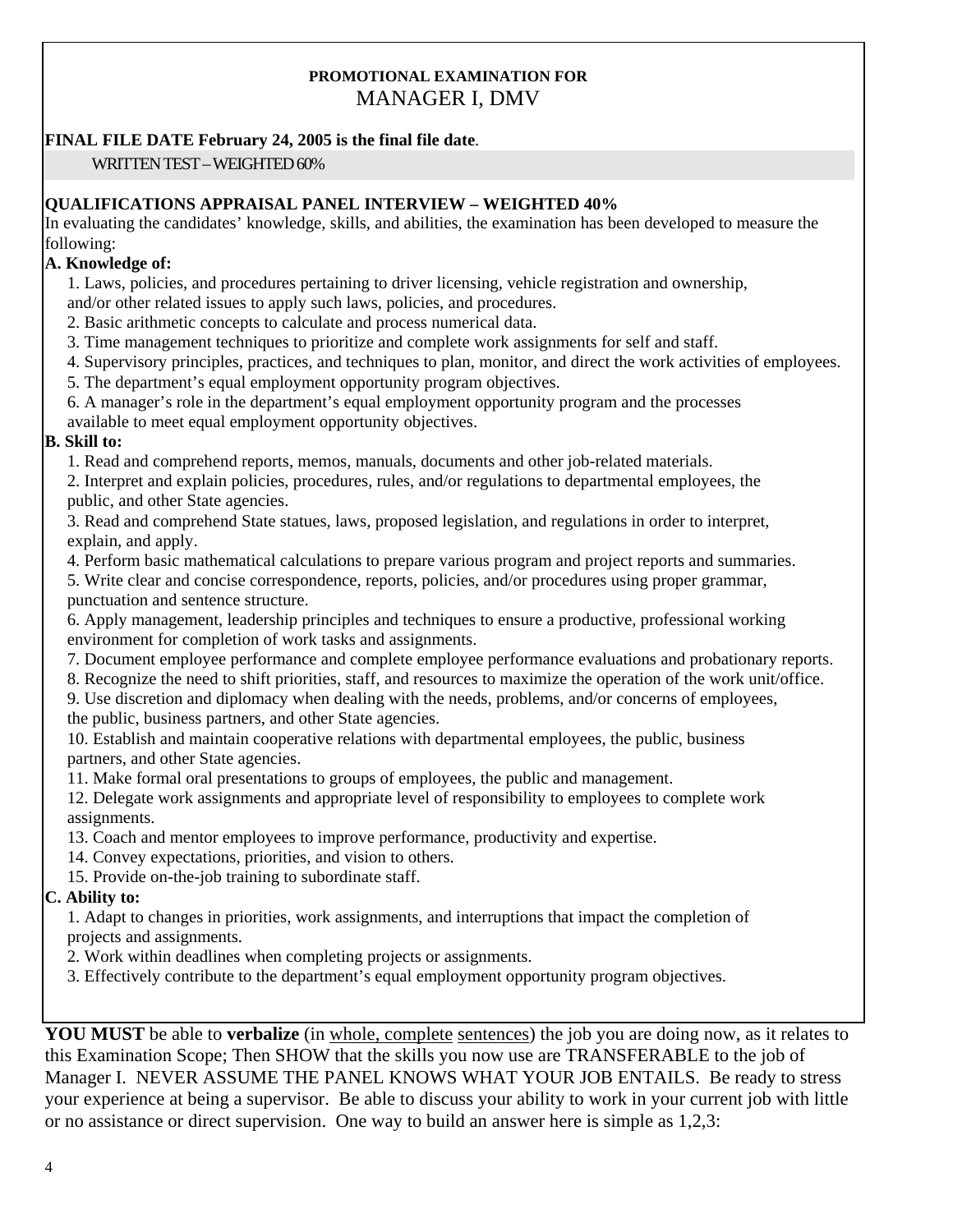**1**. From memory or your written records make a brief list of every thing you've done INCLUDING AND other than front-line customer service) for the past 5 years. Just list them...no details, e.g. Early Start, worked the Fair, United Way Rep, technical trainer, OJT trainer, 3 letters of commendation, etc.

**2**. Relate the things you have accomplished (your "assets") to the "scope" issues.

- e.g. 1. Early Start = your "asset". The SKILLS which that asset *proves* are:
	- a. Communication Skills b. Analytical Skills

**3**. Expand each of your listed/categorized topics (assets). Write out your listed accomplishments in sentence/paragraph form. Write in language that "sounds like You". This will help you frame your qualifications in a natural way. This is important because it will make it easier to answers and inform the oral panel about:

A. What you can do and the kind of person you are.

B. The education and experience you've had.

C. Your personal attributes; and

D. How all of these "prove" that you can do the job you're trying to get. And why you

should get a higher score that the next applicant, or the last applicant.

Now that you have a clear understanding of the skills involved in the job you do now, you have to know the **job and the basic duties for which you are interviewing**. You must be able to tell the panel the **positions and duties** of the job you're going for, or they might not even consider you a serious candidate.

What you have to SHOW during your 25 minutes is the degree to which you possess/display:

 Training : Related work and/or training Manner : Polite behavior Poise : Answering under pressure; appropriate body language Skills : Proficiency, ability, expertness. Dependability: Reliable, trustworthy, punctuality, Integrity Appearance : Proper business attire Abilities : Natural or acquired talents.

# **DURING THE INTERVIEW**

DON'T BE AFRAID OF THE ORAL PANEL. It's really their job to help you through the best interview you are capable of giving. The interview will possibly be taped. Don't let the presence of the microphone and tape recorder rattle you.

During the oral, speak up (don't yell) and make eye contact (don't stare) with each member of the panel. Speak with confidence; no one knows more about you than you. Smile on occasion to help break the tension barrier. Be positive, be responsive, show enthusiasm. Watch your posture; sit straight but not rigid. *If you're a hand waver, control it by putting your hands together in your lap*.

When asked a question, avoid one word answers like "yes" or "no". Such answers don't really tell much about your thought process. On the other hand, avoid speeches that go on and on and on. **Never** use an oral test as a forum to discuss your personal gripes or beefs with the system, management, your co-workers, the customers, etc.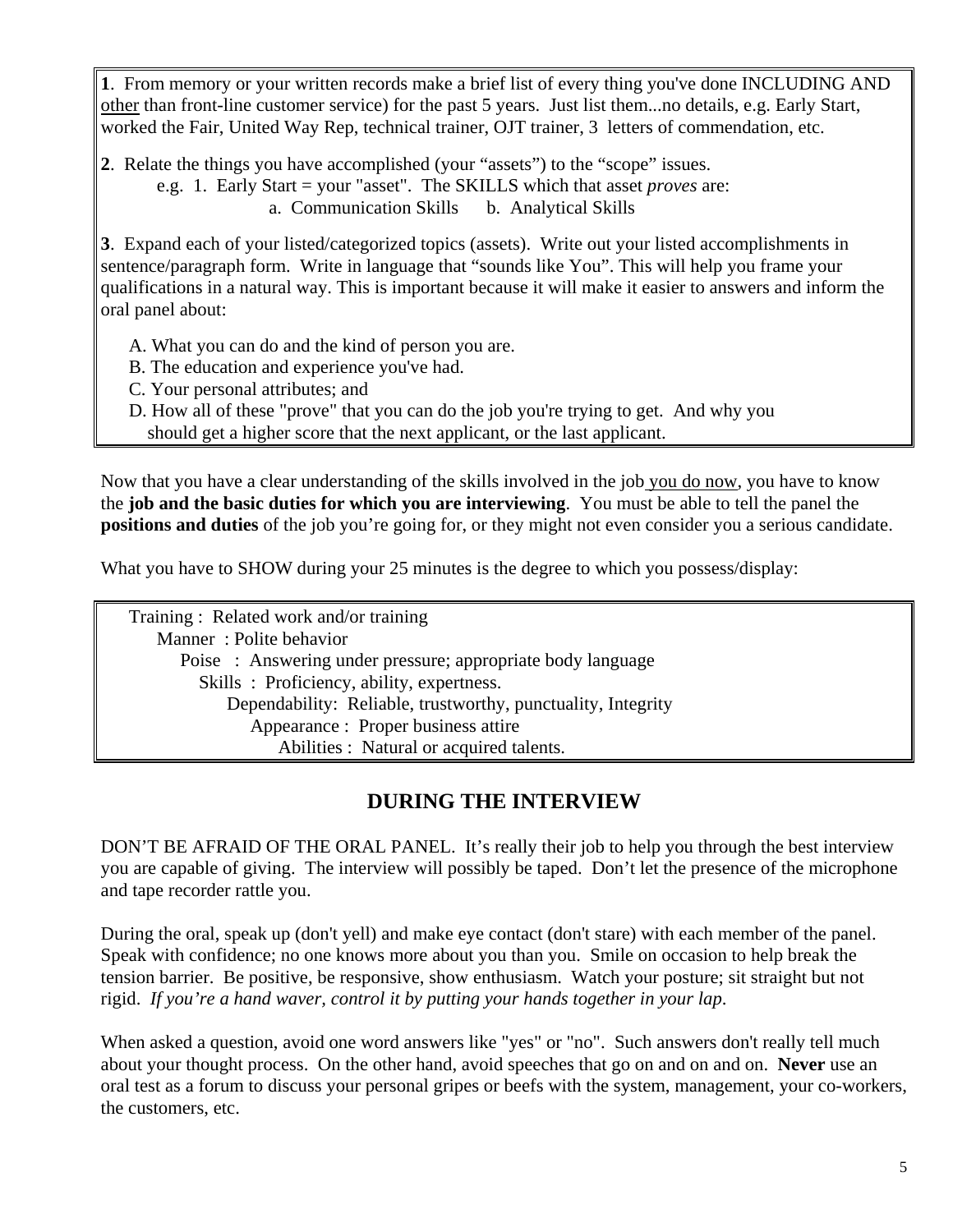During the interview, *Listen carefully to each question*. *If possible answer each question by relating actual experience with the subject*. Your answers must show **results. How you make a difference**. Whatever experience or examples you elect to present, you have to show as directly and specifically as possible that as a result of this experience, you are equipped to handle this job. For example, responding to question dealing with "*analytical Skills*"(scope: Ability #1) one *could* say:

 (**01**) "*I am an expert in registration. (02) All of the other techs come to me with their questions when supervisors aren't around. (03) I am always able to spot holes in the new procedures, and can see where problems will occur*".

That response is somewhat weak, because:

 **Statement 01** makes an *okay*, if *weak* point. It sounds like bragging. **Statement 02** says that I "wait" for people to come to me. That I am not a pro-active person. It's also a bit of a written slap at management. **Statement 03** says, again, I'm not pro-active, I let things happen. I go with the flow. I see problems coming, but I don't do anything about it.

#### In management, we're looking for people who do take the initiative, who are focused on positive solutions.

**So**, the following is an example showing analytical skills.

 (**01**) "*In November, I realized that the traffic flow in our office had changed: it didn't seem to move as efficiently as it should.* 

 *(02) My supervisor agreed, and assigned me the job of improving traffic flow.* 

 *(03) I observed the lobby; watching where customers came from and went, throughout the service area.* 

- *(04) A recent security problem had caused us to alter the function of one window, and that had apparently caused a change in traffic flow.*
- *(05) By moving the Start Here booth, we were able to readjust the directions a customer had to travel.*

 *(06) No one had to crisscross their own path in the lobby any longer.* 

 *(07) There have been numerous customer survey cards commenting on our efficient lay-out"*.

**Statement 01** shows a self motivated self starter who is able to identify a problem.

**Statement 02** shows an employee going through proper channels, and then being entrusted by a supervisor, to do an important task.

 **Statement 03** describes the analytical process actually used.

**Statement 04** "proves" that the tech can analyze, because they came up with an answer.

**Statement 05** describes the action suggested and taken. The supervisor trusts this individual's opinion.

**Statement 06** shows further analytical ability, indicating why the traffic flow was bad. **Statement 07** is the most important Statement, because it shows results.

(The bold numbers are for reference sake....DON'T number your answers in the interview)

 $\overline{a}$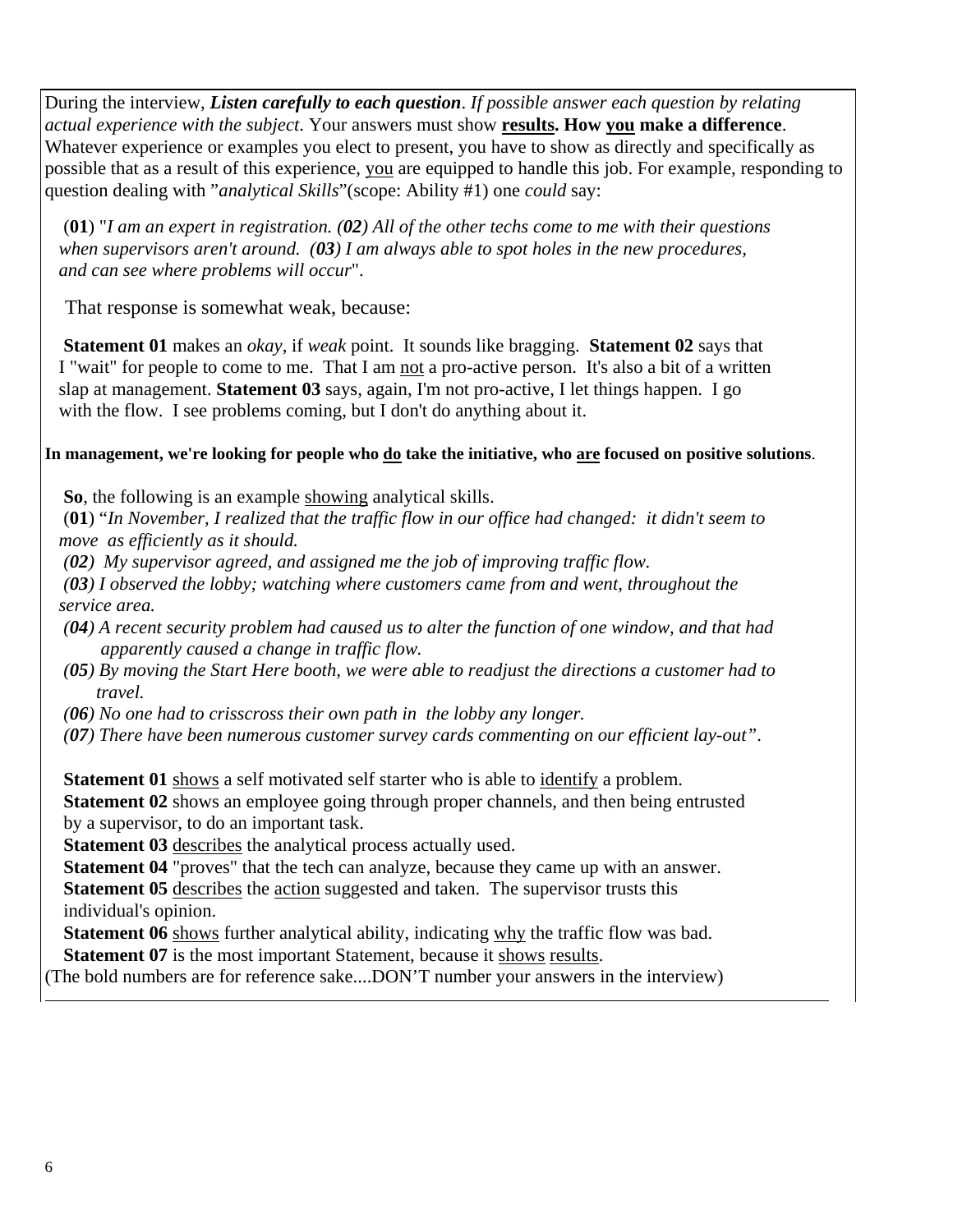# Situational (AKA Behavioral – Based) Questions

Job-related, real-world situational/behavioral-based interviews are becoming more and more common on QAP's and hiring interviews. Expect and be prepared for these hypothetical questions, and use the opportunity to show the interviewer how you are able and willing to do the job.

You can typically recognize a situational question because it will often begin with: "What if you . . . ?" or "How would you handle . . . ?" or, "This is a situational question…"

The best way to prepare for behavioral-based questions is to *analyze the job description/duties* and know what *skills* are required. Then prepare short stories recapping situations **from your own work experience that demonstrate** the required skills and work behavior. Within DMV it's generally acknowledged that "Past performance is the best indicator of future behavior." So, the more you're able to relate how you successfully handled a 'similar situation' to that being covered by the question, the more confident you sound, and the more complete your answers will be.

ONE WAY to prepare is to write brief stories of your successes, using the "S.T.A.R" method. Your ultimate 'answers' will be contained within the stories. (Note: Don't memorize ANY of your own stories, and then try to recite them during the oral or the hiring interview. You'll lose your place, stumble, make mistakes, and in general, perform badly during the interview itself, if you're trying to exactly fit some old war story to the question…There are too few identical, cookie cutter situations that will transfer, point for point to a new job….don't waste your time committing verbatim answers to memory).

The S.T.A.R. Method:

- **S** = Situation: Describe a *similar* work situation from a former job. Don't go into **minute** detail, don't mention 'complete names', and don't use the time to bad-mouth prior supervisors. If you have to teach the interviewer **how to DO** the job you did, before the story will 'make sense', DON'T use that story. (Note: If you use a story/answer that's nowhere near 'similar' to the questions asked, just because you like the story, you're indicating that you don't understand the question OR the job….)
- $T = Task:$  Describe the task and challenge you faced. Be tactful, not brutal.
- $A =$  Action: Use action verbs (i.e. developed, initiated, performed, implemented) to describe what steps you took to overcome that task and challenge. Describing how you slightly bent silly rules is usually okay; aggressively going against policy, or taking the problem to the media might not be good behaviors to cover in an interview.
- $$ make the difference?

After you write up your 'stories', compare them to the job you're about to interview for. If you haven't hit every skill and duty with at least one of the stories, think harder, **DOUBLE CHECK THE PROMOTIONAL FOLDER YOU'RE UNDOUBTEDLY KEEPING (the envelope with a copy of every 'significant' letter, report, anecdote, accomplishment, etc., in it)**, and write some more. And while you're at it, explore your stories for any strengths (or weaknesses) they may illustrate. You'll want to stress the strengths and be prepared to logically discuss any weaknesses.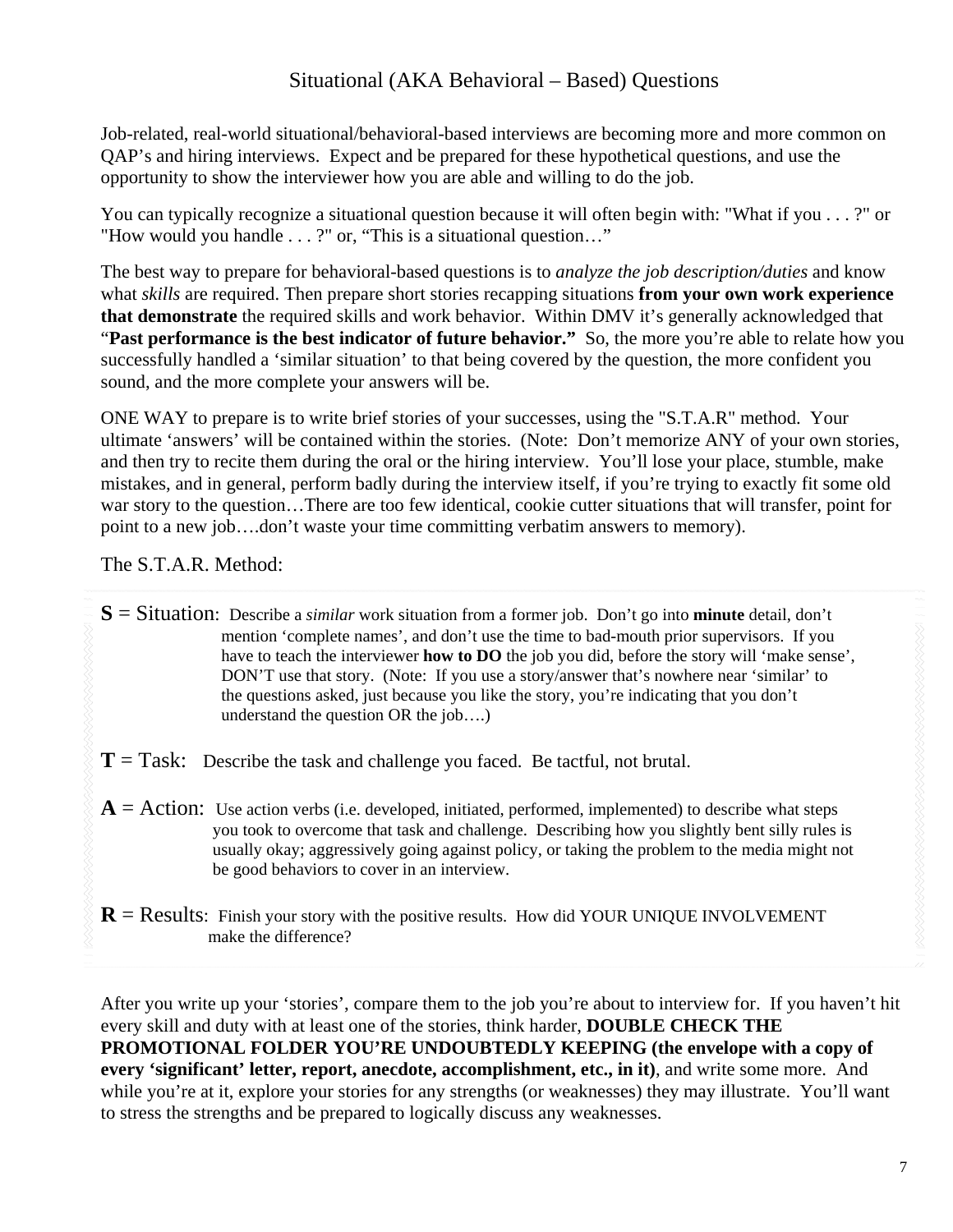# **TOPICS AND QUESTIONS (NOT ANSWERS)**

You can pretty well assume that SOME FORM of this question will be asked:

**Tell us about yourself** or **Could you tell us about your background as it relates to this position** or **What experience do you have that prepares you for this job?** This is your opportunity to talk about something you know a whole lot about: You and your background. Use the time wisely. **DON'T** invent and memorize some rote answer for this. But you should practice various types of answers/topics in front of a mirror or into a tape recorder/video camera. Know **approximately** what you want to say and **exactly** the skills/duties/experience you want to talk about (SEE The Three E's, later in this booklet).

Usually, some form of this question is asked: **"Can you tell us some of the jobs a Manager I might do?**" We Field-centric applicants tend to fail to mention the jobs they do in Headquarters. On the Test announcement the question is answered in the paragraph entitled POSITION DESCRIPTION AND LOCATION. After you read that, if you have an questions about what Manager I's do, ask any section supervisor....Not only can they tell you what their job is, they're usually in contact with HQ Manager I's on a daily basis.

Some "situational" questions will probably be asked, to see how you think and how you might **REACT AS A SUPERVISOR** MAKING DECISIONS**, USING BOTH YOUR TECHNICAL BACKGROUND AND YOUR SUPERVISORY ABILITIES**. *For supervisory orals, you cannot "think like a technician*." You must answer questions from the point of view of a supervisor, all the while considering **C**ustomer **S**ervice as the framework within which all answers must be constructed. **Again, ALL questions will be based on topics spelled out in the job announcement**.

In 1996-97, all Managers and Supervisors in DMV attended a class entitled "Hiring the Best Employee." It is possible that some of the concepts covered in that class will find their way into the Manager I oral process. Briefly, the class taught that good questions consist of THREE parts:

I Introductory statement: When you first begin or when you change question areas. This statement indicates WHY the soon to be mentioned skill is important. E.g. We deal with the public constantly, so good verbal & written communications are vital...So my question is....

II The question: Must be job related and skill/attitude oriented (See the test announcement).

III The probing questions. These are used to get to the specific details. Further, such questions as these might be asked:

How did you handle your **last** Irate Customer...

Give an **example of when** it's justifiable to break Policy/Procedure

Give me an **example of when** communication between you and a customer was very difficult.

Give example of when you had LOTS of things to do "at one time" and how you organized them... What **have you done** in your job that you considered very creative....

If you will, could you give me an example of a quick decision you made that you were proud of.... Note that these are indeed OPEN-ENDED, with no real RIGHT answer. If you are asked these type of questions, DO NOT give general answers; be specific but not nit-picky boring.

Since DMV is always in a state of change, there's often a question like, "How would you go about implementing a new program that seemed unpopular" or, "You take over a new unit and you're told the production must increase". The panel is trying to see your thought process on affecting change in your environment...Do you throw up your hands and say, "The boss says we have to do this, so that's that" or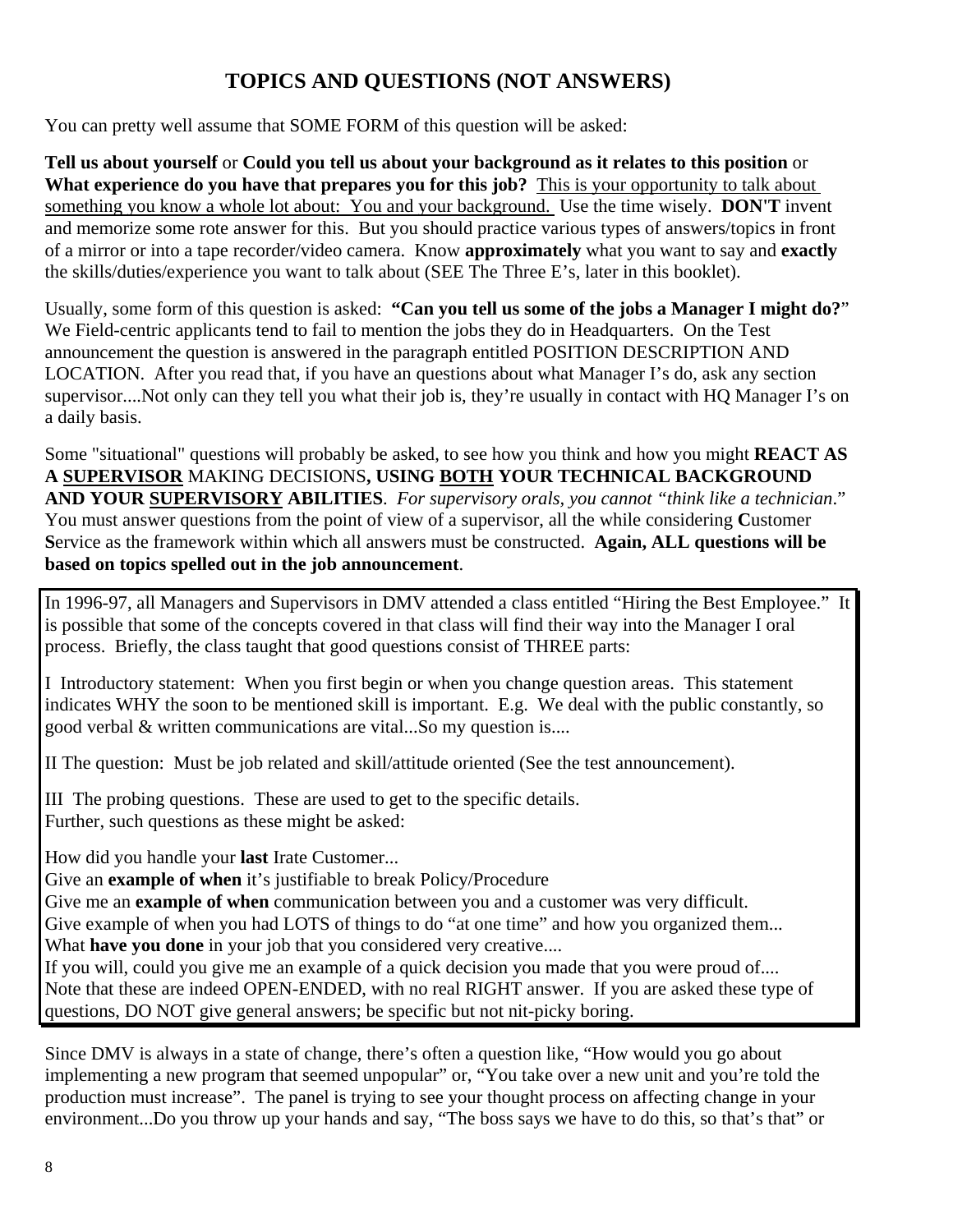does your attitude say, "Well, it's another silly change coming" or do you actually show the needed enthusiasm AND are able to verbalize the skills & abilities needed to effectively make change?

# **Below are some other questions/topics. Read each question. WRITE DOWN your answer to each, in whole and complete sentences.**

Honesty/dishonesty: "Your managing a section and you become aware that a subordinate/fellow supervisor/your immediate supervisor (pick one) may be involved in an illegal activity. How might you handle this situation?"

Security: "You notice the same two people with no apparent business at DMV 'hanging' around the lobby for three days straight. What might your first few steps be...."

Respect: "An employee you supervise comes to you in a very agitated state. They indicate that a coworker is being very disrespectful of them and of the customers. One example is the use of foul language at the front-line window. What would you do?"

Ethics: "You overhear a coworker soliciting a bribe. What is your responsibility?"

Customer Service: "Customer relations is of critical importance to DMV. If, as a new manager, you found that one of your subordinates is consistently rude and unhelpful, how would you deal with the situation?"

Employee Discipline: "Can you tell us the difference between Adverse and Disciplinary Action?"

What do you consider the most important quality in a supervisor?

What is the most important function of DMV?

Can you tell us about the Equal Employment Opportunity Program within the Department?

Please define a Supervisor's Role in Reasonable Accommodation.

How would the duties of a Manager I Office Manager differ from a Manager I Section Supervisor?

Define the term "Customer."

How would you determine the training needs of a new section you just took over?

What is your perception of a supervisor's role in the Department's Upward Mobility Program?

Define leadership.

You become aware that an employee might be performing illegal computer searches. What might your first few steps be?

Could you give an example of when it's justifiable to break Policy/Procedure

What steps would you take if you accepted a position as manager in a field office that had high error rate and low production?

Can you define sexual harassment? How would you know if it was happening in your work place?

A Union representative comes into your office un-announced and insists on speaking to your employees on Union business. What would you do?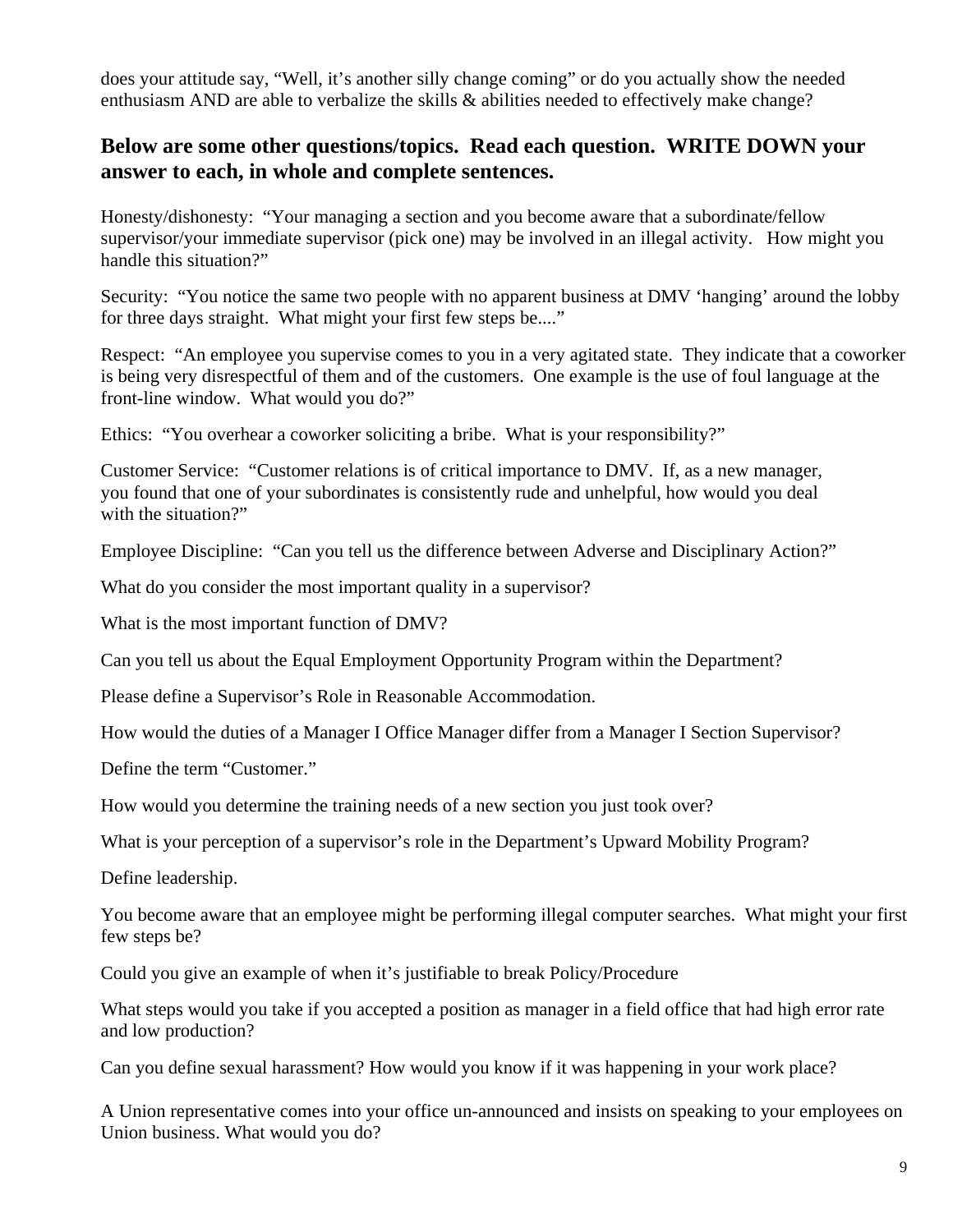#### **A FEW QUESTIONS DISCUSSED (Some data behind the thought process)**

At the start of the interview be ready to tell the panel what you presently do.....BRIEFLY, CONCISELY, WITHOUT RAMBLING! Also be prepared to tell them what a Manager I does at various duty stations throughout the state.

**QUESTION:** What are the basic adverse action procedures you should follow before disciplining an employee?

| Contract provisions | Be aware of union contracts.                                               |
|---------------------|----------------------------------------------------------------------------|
| Preventative action | Read the Leadership 2000 information                                       |
| Corrective action   | Read the Leadership 2000 information $\&$ the Guide to Employee Discipline |
| Adverse action      | Read DMV's Guide to Employee Discipline                                    |

**QUESTION:** Can you define sexual harassment? How would you know if it was happening in your work place?

Sexual harassment can be defined in many different ways but here are three examples: it is the telling of lewd jokes or stories, unwanted physical contact, or a request for sexual favors. The harassment can be blatant or subtle. We all can pretty much recognize blatant harassment such as a male worker putting his hands on female co-worker. A more subtle form could be you being offended by overhearing the telling of a lewd joke in the break room even though the joke was told to somebody else. The fact that the joke was told in the work place and is offensive to you could be Harassment.

**QUESTION:** What steps would you take if an employee complained she was being harassed by a co-worker?

Take the complaint seriously; Guarantee anonymity; Investigate complaint promptly and thoroughly; Talk to all parties involved, including witnesses, and document fully; Discipline offenders swiftly, appropriately, and consistently.

**QUESTION:** Can you define the term reasonable accommodations? What are you required to do with a request?

It simply means an adjustment made to a job or work environment which enables a qualified person with a disability to perform the essential duties of the position. The manager review the request and determines the propriety of the request and sends it to the EEO Office.

**QUESTION:** What are some of the types of reasonable accommodations you could make?

- a. Modify the work site
- b. Adjust work schedule.
- c. Restructure jobs.
- d. Provides assertive devices.
- e. Alternation job placement.

Keep in mind the accommodation cannot be unduly costly, extensive, substantial or disruptive, or fundamentally alter the nature or operation of the office, unit or division. Remember reasonable.

You may gets questions on "security." Think of what security measures you have in place in your office such as:

 A staff that is trained to be security conscious. Opening/closing Check-off sheets Access to control room Periodic skims Access to key cabinets. etc.

You should be constantly looking as possible flaws or weak spots in the office security for money and accountable items. You are ultimately responsible for what happens in your office involving security so having good security measures in place offers some protection in case of loss.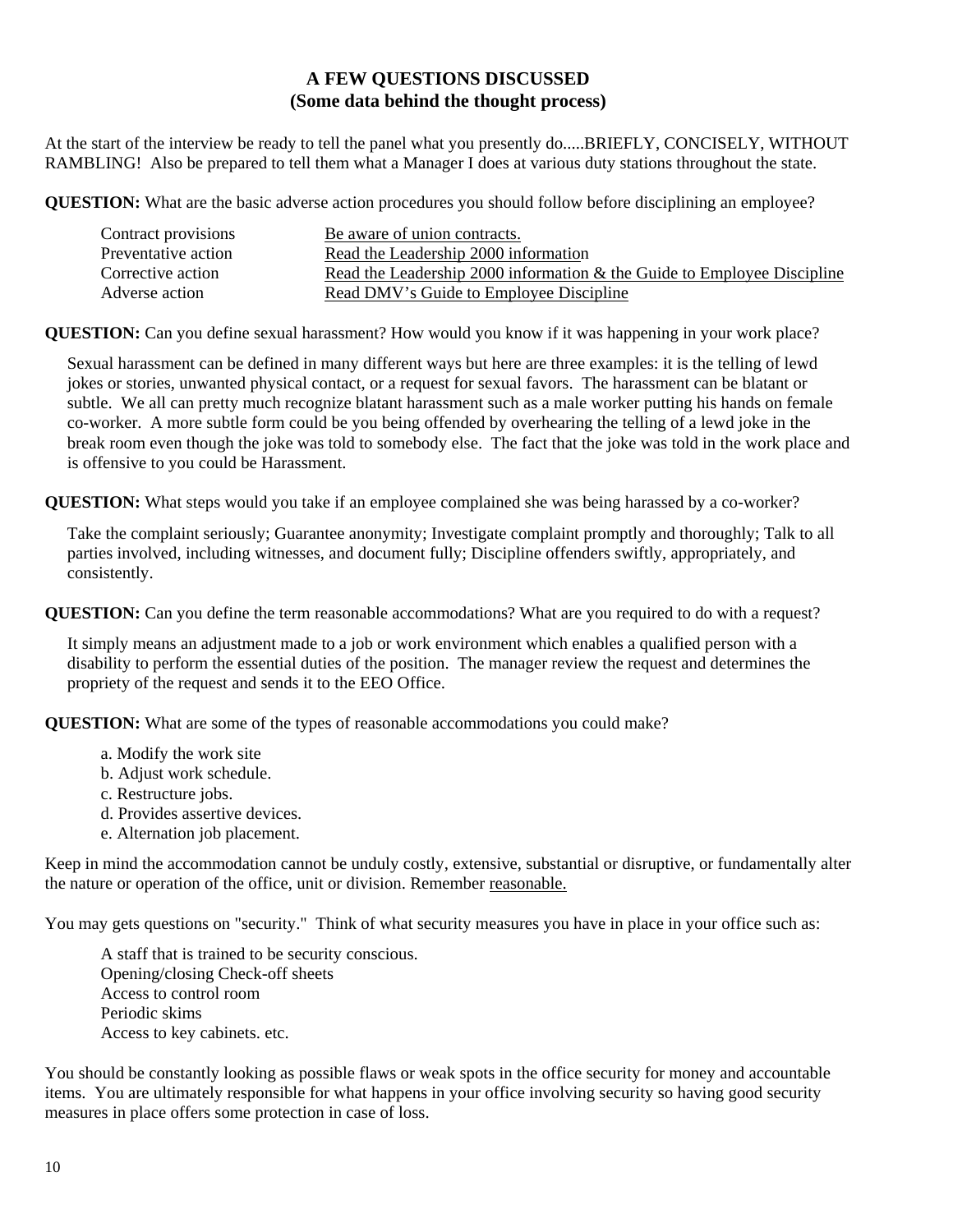# **The Three E's: That Question Makes Me Scream! Eeeeeeeeeeeeeeee**

(Reprinted from the 2005 Mgr I Promotional Guide, Jan., 2005, because of its importance….)

Somewhere in the first few questions of each Appraisal Interview (oral), the panel usually asks **(or implies)** a question similar to this: How has your previous experience prepared you for this position?

It could be "Tell us about yourself" or "Tell us what has prepared you to do this job" or any number of other variations. In theory, the question is asked to

- 1. Start the interview off with something YOU should know well: YOU
- 2. Relax you because you're talking about something familiar: YOU
- 3. Give the panel some insight into what's important to you about...YOU

The best way to respond to those 3 YOU's is with 3 E's:

 **E**xperience **E**ducation **E**xtras

As mentioned numerous times in the past, you really don't want to memorize a pat statement word for word because you can get lost and have to start all over again. Think right now about the **last** 4 numbers of your Social Security Number....Did ya have to start with the first number to work your way the last four? That's how many people 'memorize' things: from first syllable through to the last. And if you do that, and get interrupted at some point, AND THEN HAVE TO START ALL OVER AGAIN, you've probably sunk your oral...At least THAT question.

It's probably okay to memorize ONE LEAD-IN sentence for each of the 3 topics you'll want to cover. From there, each topic should have some specific points you'll want to include in your answer. Don't let the panel see your hands for this, but imagine one finger for each topic (E), and count it off as your finish that topic.

**Experience:** Cover the experience you've had that closely relates to the *job you're going for*. If it's a supervision job, talk about what you've done & learned while **being** a supervisor or **sitting** in for a supervisor. If it's a job that demands decision making, talk about the jobs where you've had to do that. And always, discuss the RESULTS of your decisions and the RESULTS when you were supervisor/action supervisor, etc.

**Education:** Talk about any Education you've had that specifically addresses topics covered in the Scope or Minimum Qualifications. Almost every DMV job can benefit from someone whose taken courses in writing, supervision, and/or English. But in the bulletin, is there something about Enforcement-related duties, and YOU'VE had enforcement-style classes? Report writing? Math?

**Extras:** Do you have any special Certificates that might relate to the job? For example, a Computer LAN certificate or Microsoft license. Have you been on a special project or assignment that SHOWS how you can do the job? Have you done research on a subject and prepared a report? Any special skills? Any 'thank you' notes discussing participation in special events or projects?

**If you remember the 3 E's, you'll be able to answer that first question about U, U, U.** AND, if you think about it, the 3 E's approach can be used on just about EVERY Question you get asked during your interview...in a situational question, quickly review each "E" area & locate the best approach...In a specific knowledge question, do the same (e.g. Was I TAUGHT that or did I learn it through Experience or on a special project I was on???????) You can use the 3 E's as a pointer system for any question asked.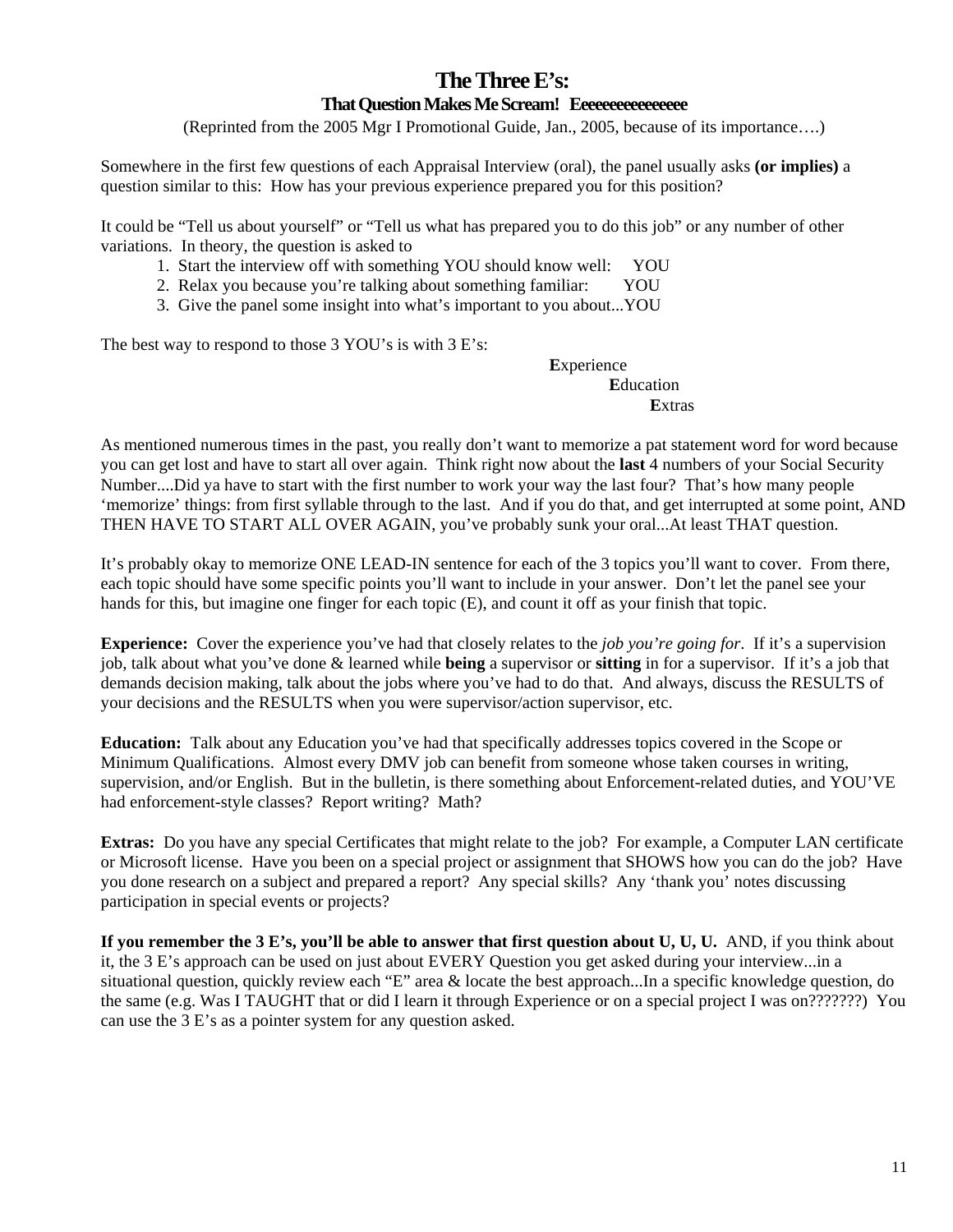# INTERVIEW TIPS FOR PROMOTIONAL TESTS

The three "S's" Rule: Whenever a question is asked, especially a situational question, the answer must be framed by the 3 important "S" words: Safety, Security, Service.



#### **PRACTICAL EXERCISE:**

From your list of practice questions, select one that you are relatively familiar with. In the space below, jot down every point, thought, concept, etc., that comes to mind, under the relevant "S" category. THESE would be the high points you should hit when answering the question during an actual interview. On additional sheets of paper, write out the high points for as many questions as you can, between NOW and your actual interview. Run some of your answers by an incumbent in the job you're going for.

# SAFETY **\_\_\_\_\_\_\_\_\_\_\_\_\_\_\_\_\_\_\_\_\_\_\_\_\_\_\_\_\_\_\_\_\_\_\_**

# SECURITY**\_\_\_\_\_\_\_\_\_\_\_\_\_\_\_\_\_\_\_\_\_\_\_\_\_\_\_\_\_\_\_\_\_\_**

# SERVICE **\_\_\_\_\_\_\_\_\_\_\_\_\_\_\_\_\_\_\_\_\_\_\_\_\_\_\_\_\_\_\_\_\_\_**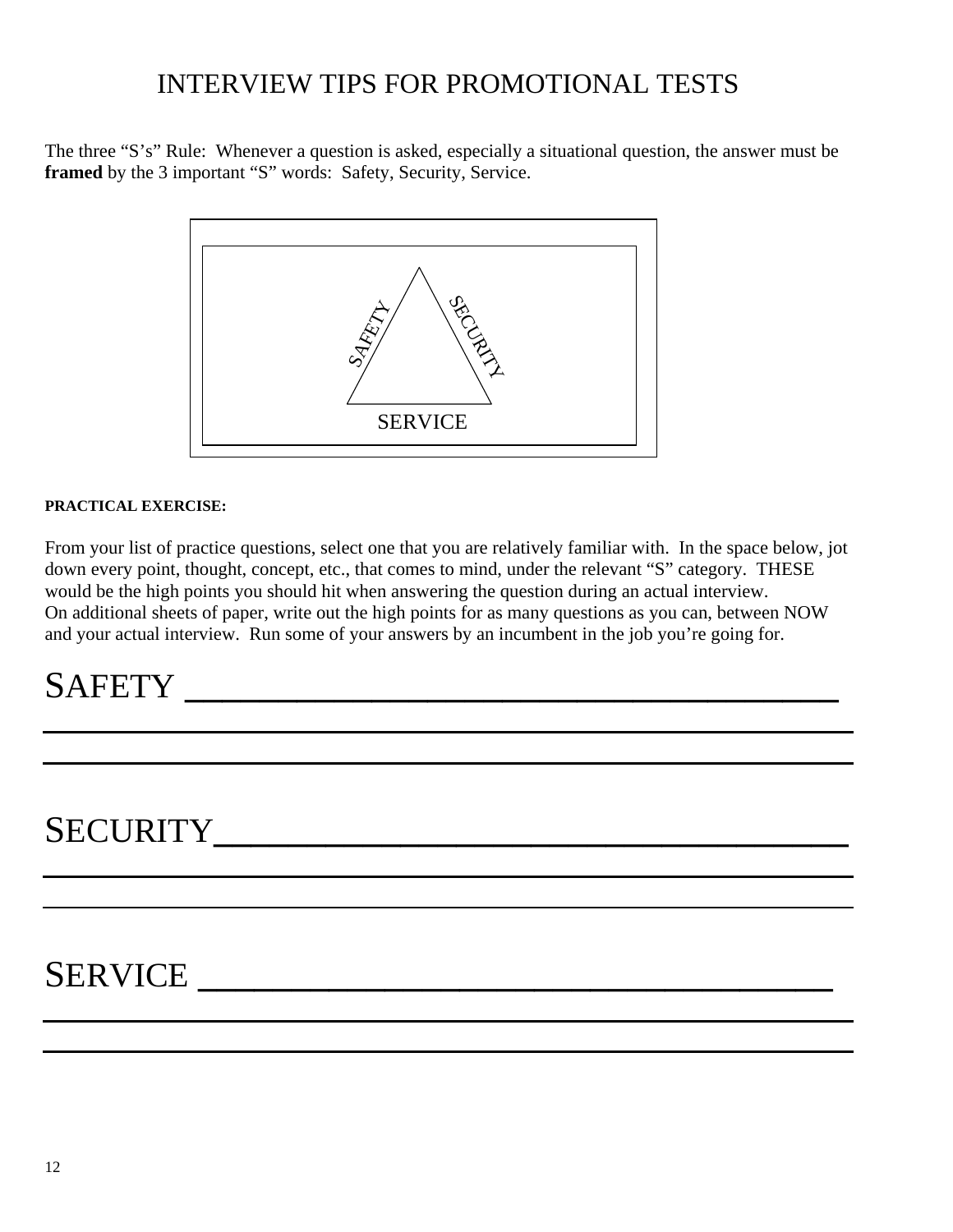# Job Title Dependence Or You Know What I Mean

One thing that gets in the way of a GREAT Hiring Interview or high Oral Exam score is the "**You Know**" factor. The Interviewer asks about your background/how you've prepared for the new job/or about the jobs you've done or do now.

In their mind, the applicant often defaults to the Job Title; "I'm a Reg Tech [*or LRE or whatever*]." The applicant MIGHT then hit some of the high points of the job of MVFR [*or LRE or whatever*], but in the back of their mind the Job Title keeps asserting itself, and "**EVERYBODY KNOWS WHAT A REG TECH DOES"** [*or an LRE or Whatever*]. And many people depend on the JOB TITLE to do the bulk of the interview for them! YOU KNOW….

Two main problems caused here are:

- 1. Interviewers DO NOT always *know* what your job entails. And IF they DO;
- 2. It's still YOUR TASK to **show the connections between**
	- What you as an individual have **DONE**,

WHAT YOU have specifically **LEARNED,** and then

WHAT **YOU CAN DO** in the new job. This is the bottom line of every interview.

And THINKING/HOPING that the job title will explain it all is a guaranteed method of missing the 'answer' to this question completely. And it's just about the most important question you get asked during an interview…

| <b>Typical answer</b>                                          | <b>PART</b> of a Better answer                                                                                                                                                                                                                                    |
|----------------------------------------------------------------|-------------------------------------------------------------------------------------------------------------------------------------------------------------------------------------------------------------------------------------------------------------------|
| I'm and LRE and I give Drive Tests<br>(YOU KNOW what I mean)   | I evaluate results of written, eye and<br>drive tests, to make decisions on the<br>safety of drivers.                                                                                                                                                             |
| As an MVFR I work a Reg or DL Window<br>(YOU KNOW what I mean) | I'm considered an <b>expert</b> in both<br>Registration and Drivers License.<br>The most difficult and complicated<br>problems are turned over to me by<br>my coworkers and even the<br>Supervisors.                                                              |
| I spent 15 years as a Homemaker<br>(YOU KNOW what I mean)      | In addition to <b>teaching</b> and<br>supervising my children, I worked<br>as Secretary and treasurer for a<br>local Service Organization, where I<br>handled money, kept bank accounts,<br>researched and wrote reports, and had<br>extensive community contact. |
| And I was a Job Steward<br>(YOU KNOW what I mean)              | I have a great deal of experience<br>in negotiating with Management,<br>providing detailed instructions to<br>peers and <b>interpreting</b> labor<br>contracts.                                                                                                   |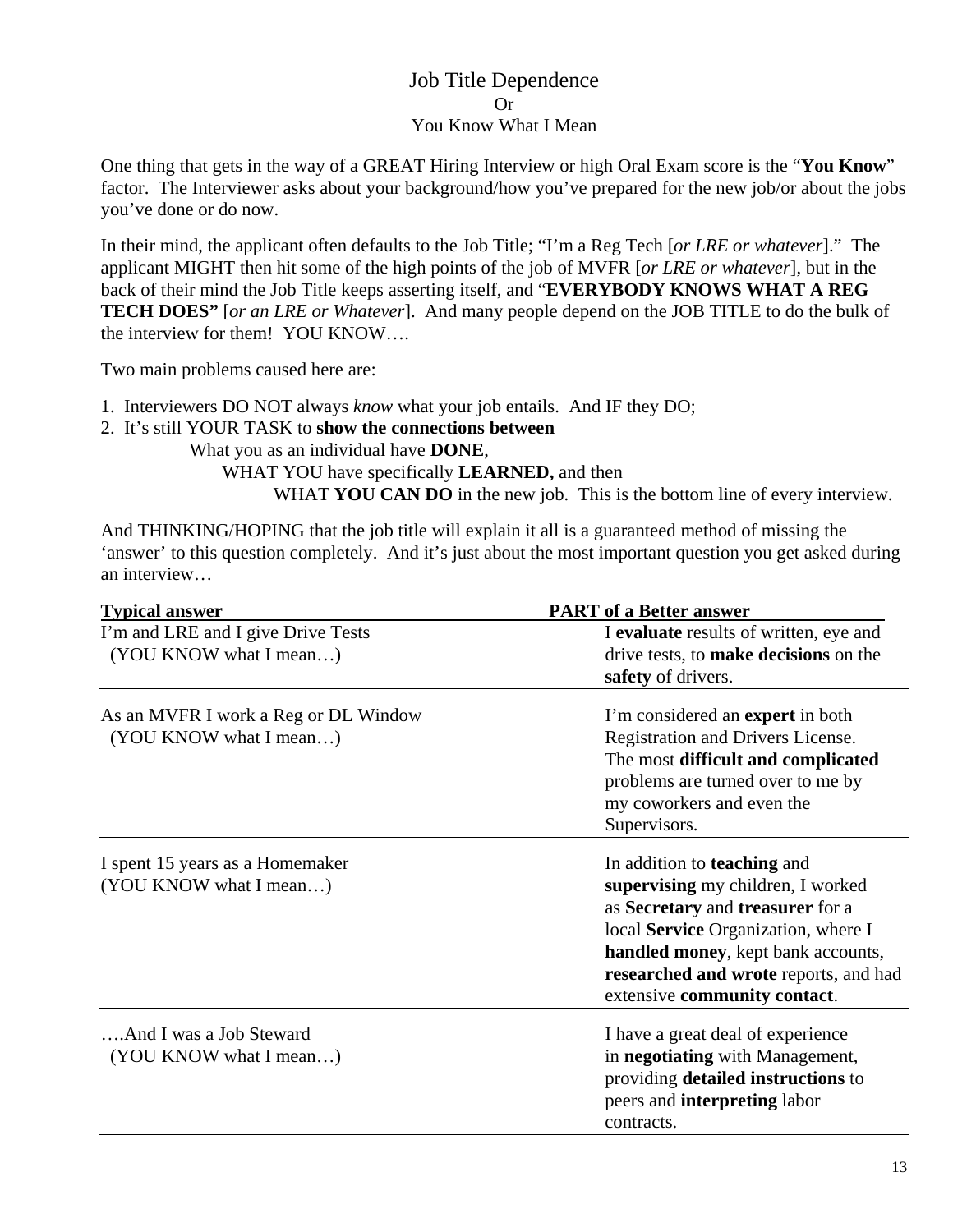The answers on the left side depend upon the Interviewer knowing *what you mean*, NOT WHAT YOU SAY. But interview scores HAVE to be based on what you know, WHAT YOU SAY and how you say it, NOT what's in your mind or what 'everyone knows' about your job title.

The best way to avoid this problem is to break down ALL of your relevant jobs (INCLUDING THE ONE YOU'RE GOING FOR) into their skill components, and jot down any job you had that utilized those particular skills. You CAN start with the official skills needed for the various jobs at DMV. The skills are listed on the Opportunity Bulletins and job flyers. For example:

| <b>MVFR</b>          | <b>SMVT</b>                 | <b>LRE</b>           | <b>CONTROL</b><br><b>CASHIER</b> | <b>MANAGER I</b>     |
|----------------------|-----------------------------|----------------------|----------------------------------|----------------------|
| Verbal               | Written and Verbal          | Verbal               | Interpersonal skills             | Written and Verbal   |
| communication        | Communication               | communication        |                                  | Communication        |
| Interpersonal skills | Analytical                  | Interpersonal skills | Mathematical                     | Interpersonal skills |
| Learning ability     | <b>Interpersonal Skills</b> | Analytical skills    | Cashiering,                      | Supervisory and      |
|                      |                             |                      |                                  | training             |
| Mathematical and     | Knowledge and               | Acts independently   | Acts independently               | Planning and         |
| cashiering           | Experience within           |                      |                                  | organizing           |
|                      | FO Division is              |                      |                                  |                      |
|                      | desired                     |                      |                                  |                      |

Notice how the skills relate to each other yet change as the jobs increase in responsibility, difficulty and complexity. What similar skills have YOU developed from YOUR jobs, activities, hobbies, studies or avocations? The better you CONNECT your skills to the ones listed, the more the interview becomes an in-depth presentation about YOU; NOT simply a recitation of your job various titles.

 "By thinking of yourself as a *person with skills* rather than as a person with a particular job title, you can break out of the *trap* you may be in; the **little** box that you (and others) have put you in." -"Skills" by California Employment Development Department



A second, possibly more serious aspect of Job Title Dependence, is that it CAN limit your own view of your own potential. Words can build walls in your mind. For example, things like "I've only worked at McDonalds before this" or "I'm just a line Tech" can narrow your focus and give you tunnel vision.

"In my job at McDonalds I handled money accurately, learned to work smoothly within a Team, practiced Customer Relations and Customer Service communication skills, completed personnel and inventory forms, and came to realize the importance of always being on time to work."

"As a front line, Customer Service Technician, I learned how to read complex manuals and memos, analyze their meaning and translate that into being an outstanding advocate for my customers. I handled cash and checks and completed hundreds of state forms every day."

*or* 

The wide world of Upward Mobility possibilities are open to you when you see the components of the job, and haven't limited your horizons by becoming Job Title Dependent.

# **Think outside of your box in the Department's Organization Chart.**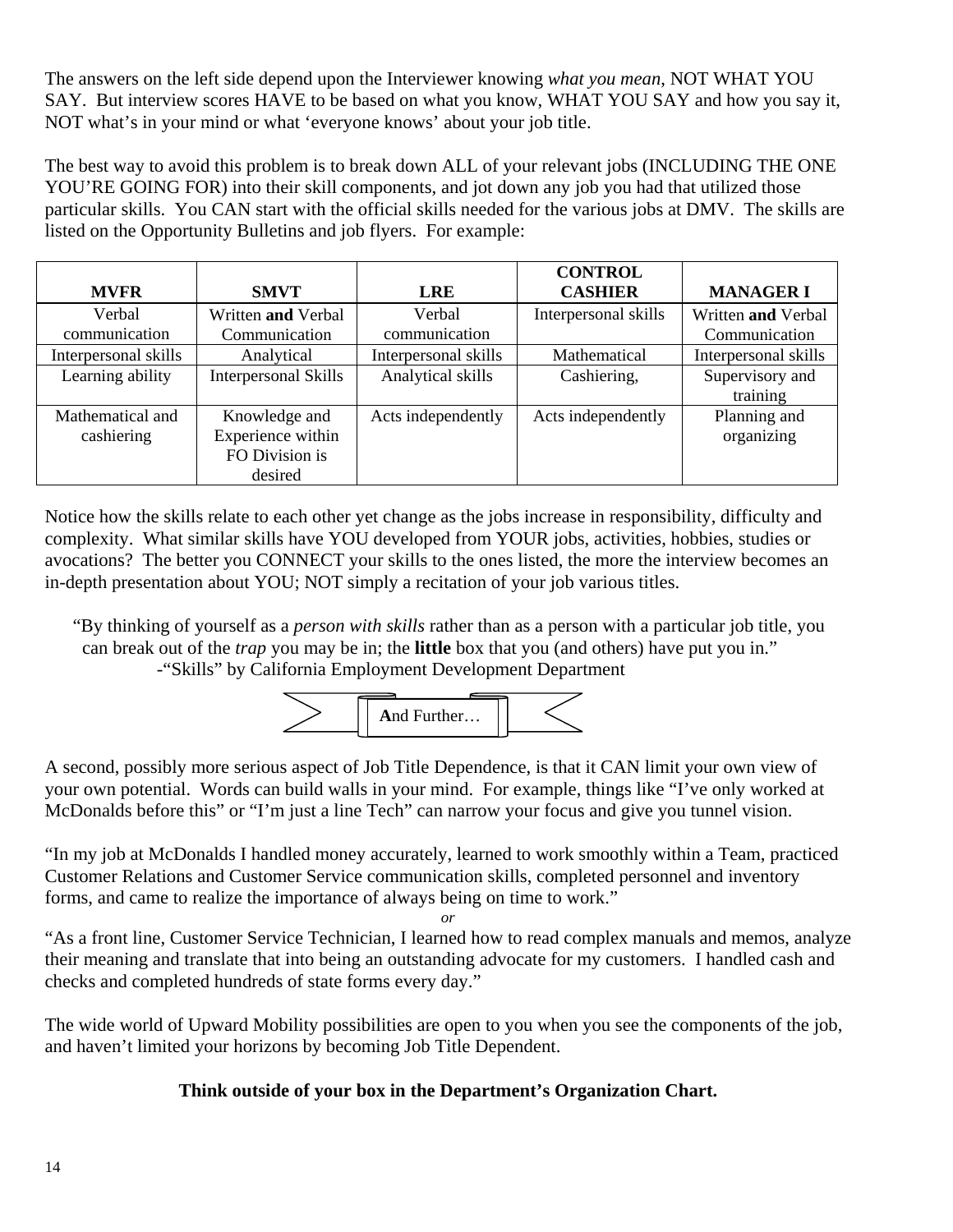# Lifeline for Qualifications Appraisal Panel (QAP) Interviews: The Dreaded BLANKS

Everyone who has been through a QAP Interview at DMV has experienced a moment when their mind just goes blank. When the blanks seize & freeze your mind, the odds are against you even being able to come up with your own middle name, let alone the 3 phases of the disciplinary process or the first priority in Employee-Employer relations.

So; how do you kick start your mind so it'll sail out of the blanks & back into the calm waters of recall and reason? Well, that depends on your mind. Are you a visual person or aural? Do you picture things easily or can you recall a song with ease? A bit of both?

Below, we've outlined 5 known ways of getting out of the blanks. Pick one that seems to fit YOUR MIND best, and give it a try. What have you got to lose, but some uncomfortable silences????

#### **The Blanks, Take 1: Rehearsal; MORE Rehearsal!**

(Quoted from http://www.quintcareers.com/tips/interviewing\_tips\_2.html, proving that this is a universal problem, **NOT just a DMV phenomenon**).

"What can you do to keep your mind from going blank in an interview, creating an awkward silence? Those silences in job interviews seem like they last for hours when your mind is racing for an answer, but all you draw is a blank. Not only is it embarrassing, it usually kills the interview. The easy answer is that you need more experience interviewing -- and more practice and rehearsals before big interviews. The more you rehearse, the less likely you will draw a blank. The best way is to ask a friend to serve as the interviewer and fire questions at you.

"Even if you've practiced, you should have a system down to give your mind more time to think, such as **asking the interviewer to rephrase the question or rephrasing the question yourself and asking the interviewer if that was what he/she had in mind**."

#### **The Blanks, Take 2: Mental Imaging**

On the morning of your interview, use some mental imaging techniques **like athletes do** to envision **the whole interview process; beginning to end**. Run through some questions you could be asked and the *whole & complete sentences* you'd use to respond. Imagine how you may look to them and how you can make them remember you. Think through giving a firm handshake, making eye contact, and speaking clearly to, all panel members. **SEE yourself** walking OUT of the interview after having NAILED it.

It is very important that you use these techniques to quiet your nerves and mentally go through the process. Try to imagine how you would respond if your mind goes blank or what you would do if you just simply don't know an answer. Like anything in life it takes time to get really good at mental imaging. Using this visualization technique for ten minutes a day will train your brain to perform new behaviors. The results will astound you. If you do this in advance, you will be ready when the moment comes.

(Then, just before the interview, sitting in your vehicle, take some relaxing deep breaths (DON'T go to sleep & miss your interview); clear your mind of EVERYTHING BUT the Interview; and once again, envision yourself LEAVING the best interview you've ever given).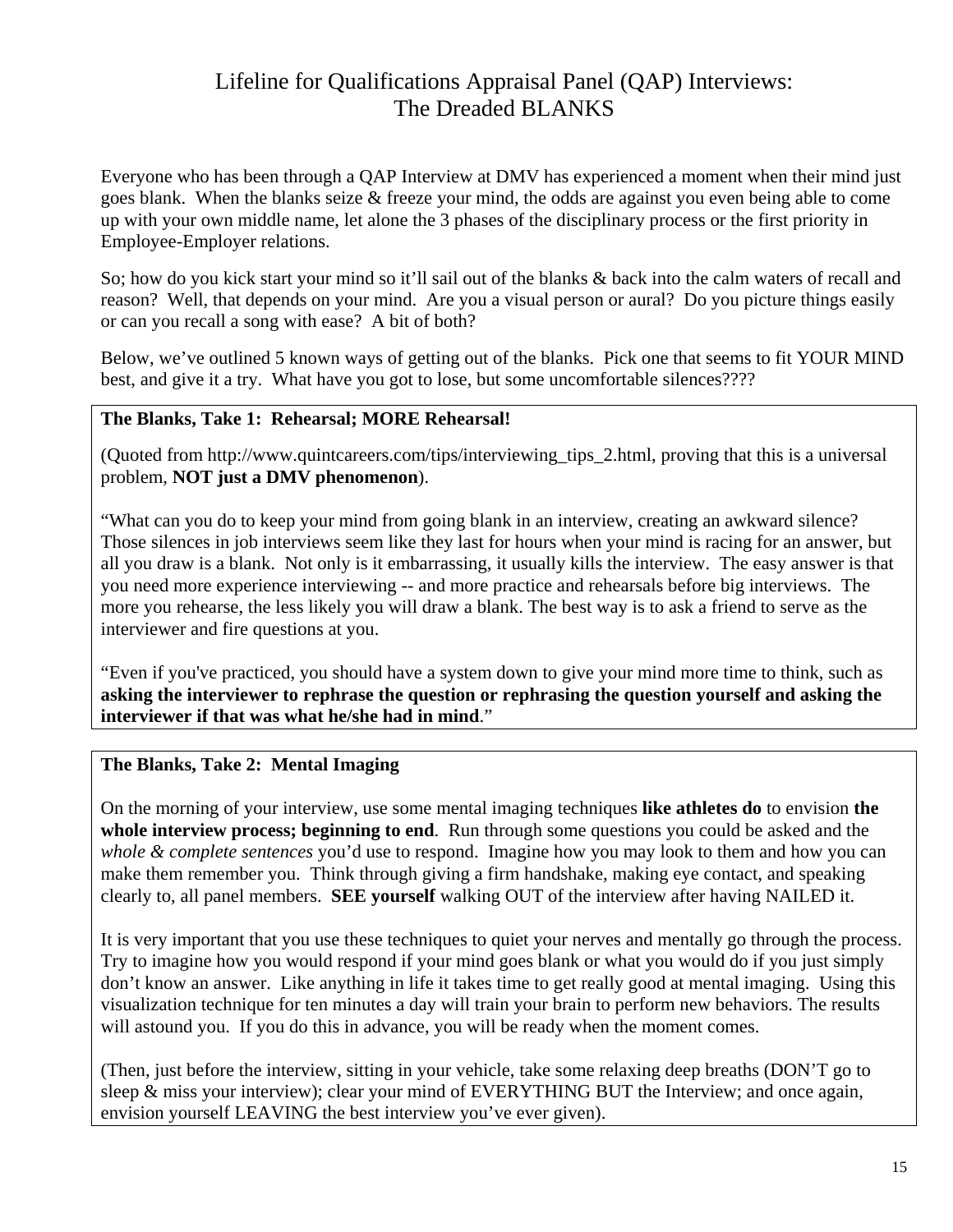#### **The Blanks, Take 3: Bits & Pieces**

During the interview STAY FOCUSED on THE MOMENT; Think ONLY about the current question being asked. DON'T think about the answer you just gave or the question you worry they MIGHT ask. Don't allow yourself to wonder, "Oh, When will this end?" or even, "Yay; I haven't messed up…YET!"

If absolutely necessary, you CAN (ONCE) ask if you can think about that question for a few minutes and come back later.

If your **mind goes blank**, begin the next sentence out of your mouth with the last 3 or 4 words of the question. Panel member: "So, what would be **the best way to proceed?"**

Applicant (MAYBE named Gabriela): "**The best way to proceed** is….."

 Panel member: "Define **the word 'Customer'**." Applicant (MAYBE named Gabriela): "**The word 'Customer**' at DMV means…."

#### **The Blanks, Take 4: Dr. Frankenstein's Monster** ("My name is Legion: For We are many")

TODAY, start building the perfect supervisor in your mind. For Example, That Supervisor over there is a flatout Technical expert in Reg and DL. (But he swears like a sailor and treats people like children….) So, take the very best part of him (his Technical expertise), and add that to your perfect Supervisor.

There was the one who talked calm and reassuring; the one who had the best memory ever; the one who smiled at just the right times; the one who could calm the most irate customers; the other one who could train people like the best teacher that you ever knew.

You HAVE to really think about the best parts of the best supervisors you ever had (in DMV or outside), then take the best parts of each and 'build' your perfect supervisor. IMAGINE ONE person with the best parts from every boss you've had. Really VISUALIZE that newly-built person and KNOW they could handle every situation that ever came up (in an oral or in the real world).

NOW…**PUT A FACE** on your creation. IF YOU'RE SMART, you'll put YOUR face on your handiwork. But whatever face you use, during your QAP Interview if you get stuck for an answer or get the dreaded BLANKS, VISUALIZE your home-built Super-Supervisor rushing to your rescue with JUST the right thing to say and do. Ya gotta work at this one, but if you do, it WILL drag you out of the blanks.

#### **The Blanks, Take 5\*: So, Music is your Muse?**

Have you ever read a book and listened to music at the same time? Twenty years later, you might hear that music again, and suddenly you're right back into that book, right back in that same little room on that same dreary Sunday. Music can move your mind through space and time…Maybe it can even pull you out of the blanks.

PROBABLY, the best way to do this is to select 2, maybe 3 good study songs. Listen to those songs every time you study for the test (written or oral). During the Interview, if you can't recall an answer or you get the dreaded blanks, quickly replay a brief bar or two of your songs.

ONE: The music could relax your brain just enough for you to remember the 'answer'.

TWO: The music could act like a lifeline, pulling you OUT of the blanks and INTO your study materials, where the answers are.

It has to be music you really like, and that is Unforgettable (Ah, that's a good study song, or what about 'Take Five\*"?). Or, can you EVER FORGET the theme from IT'S A SMALL WORLD at Disneyland? Could that tune draw you right to the right answer (Or, alternately, drive you absolutely insane????)

So…If you want to avoid being done-in by the Blanks during your QAP, pick one of these (or a combination of two or more) and work at filling those blanks with memory and solid information.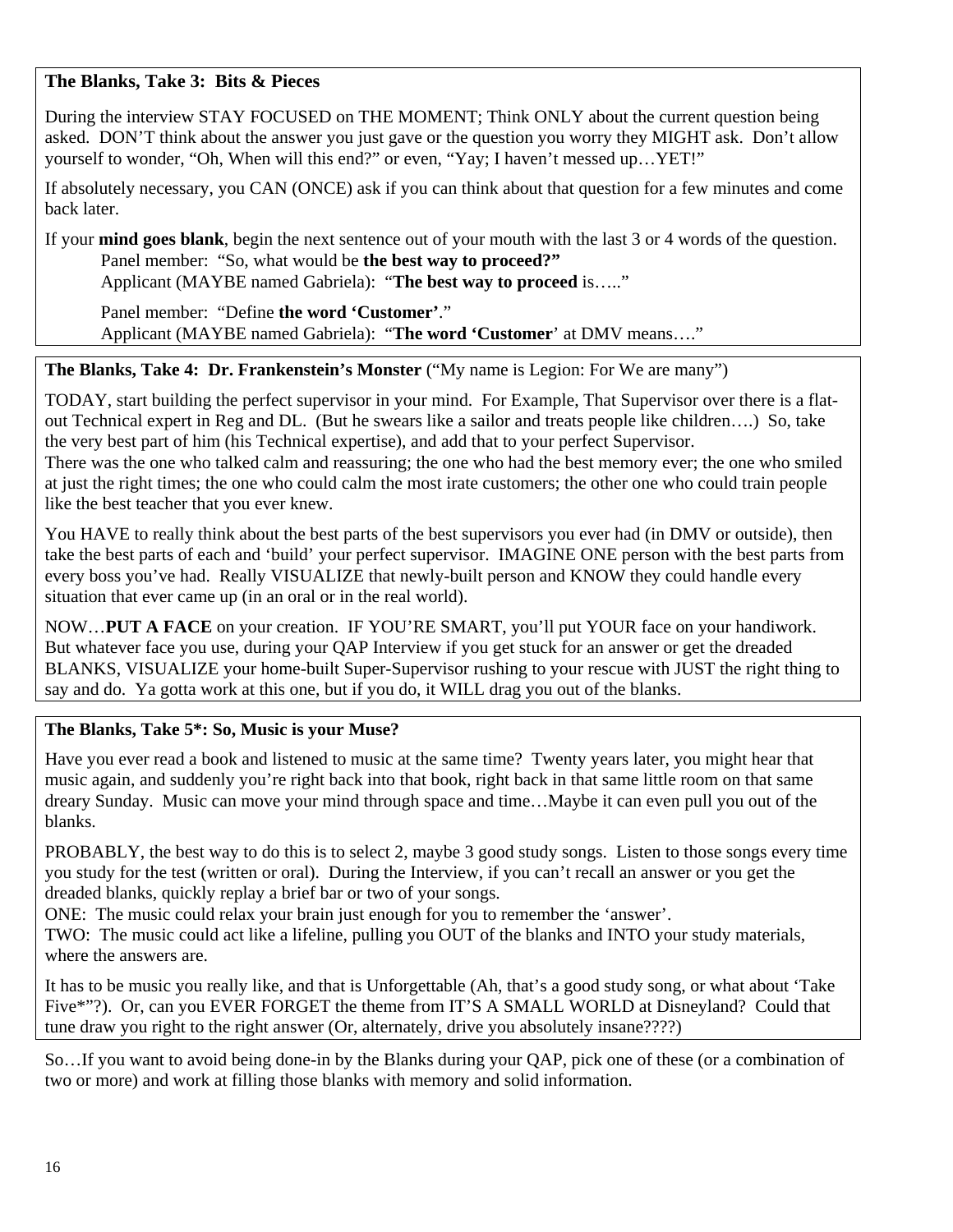#### Triple A

(Reprinted from the 2005 Mgr I Promotional Guide, Jan., 2005)

The Auto Club? Minor League Baseball? American Anthropological Association? The Australian Automobile Association? The American Academy of Audiology? No, this AAA has a much more immediate effect on your own future:

# **A**BILITY  **A**TTITUDE  **A**TTENDANCE

Trying to get promoted? Trying to transfer to another office or Agency? Thinking about your future employment? The official DMV Background check, as well as the employment checks used by any business, organization or agency, often boils down to these three things.

# **ABILITY:**

Can the employee DO the job they're working at right now?

Do they consistently do the job well, or are they just marking time until something 'better' comes along? Do they consistently produce error-free, quality work?

Do they perform in such a way that it's pretty obvious they can do the job they're interviewing for? Have they done the job well for a long time, or did they suddenly get inspired a few weeks back, when they wanted to try and get a good review…

# **ATTITUDE:**

Do they display the mannerisms of "CAN DO!" or is it more often, "DO I HAVE TO"?

Do they try hard to help out, or do they tend to find ways to get out of work?

Do they dress the part, day in and day out?

Are they a *Team Player* or is it *I, Me, My*?

Are they a self-starter or do they have to be pushed to accomplish their tasks.

Do they have high, personal standards (also called PRIDE) that they consistently strive to achieve, or do they

respond with, "What ARE the STANDARDS?"

Are they "team player" helping whoever and wherever they can? Do the little things- stocking work stations instead of grabbing from the window next to them; leaving the work station clean and orderly?

# **ATTENDANCE:**

Do they come to work so consistently that you consider them DEPENDABLE? When they call in sick do you think, "THEY MUST be sick" or is it simply, "AGAIN?" Has their attendance been good for years and years, or did it just begin a few weeks/months back?

What level of Ability, Attitude and Attendance would YOU want in someone who:

Services the Airplane you're about to fly in? Cleans the kitchen at your favorite fast-food restaurant? Determines your retirement benefits or leave credits? Handles the package you're mailing to a loved one? Instructs your children at school? Processes your taxes? Fixes your computer?

Shouldn't you do the same for all of them?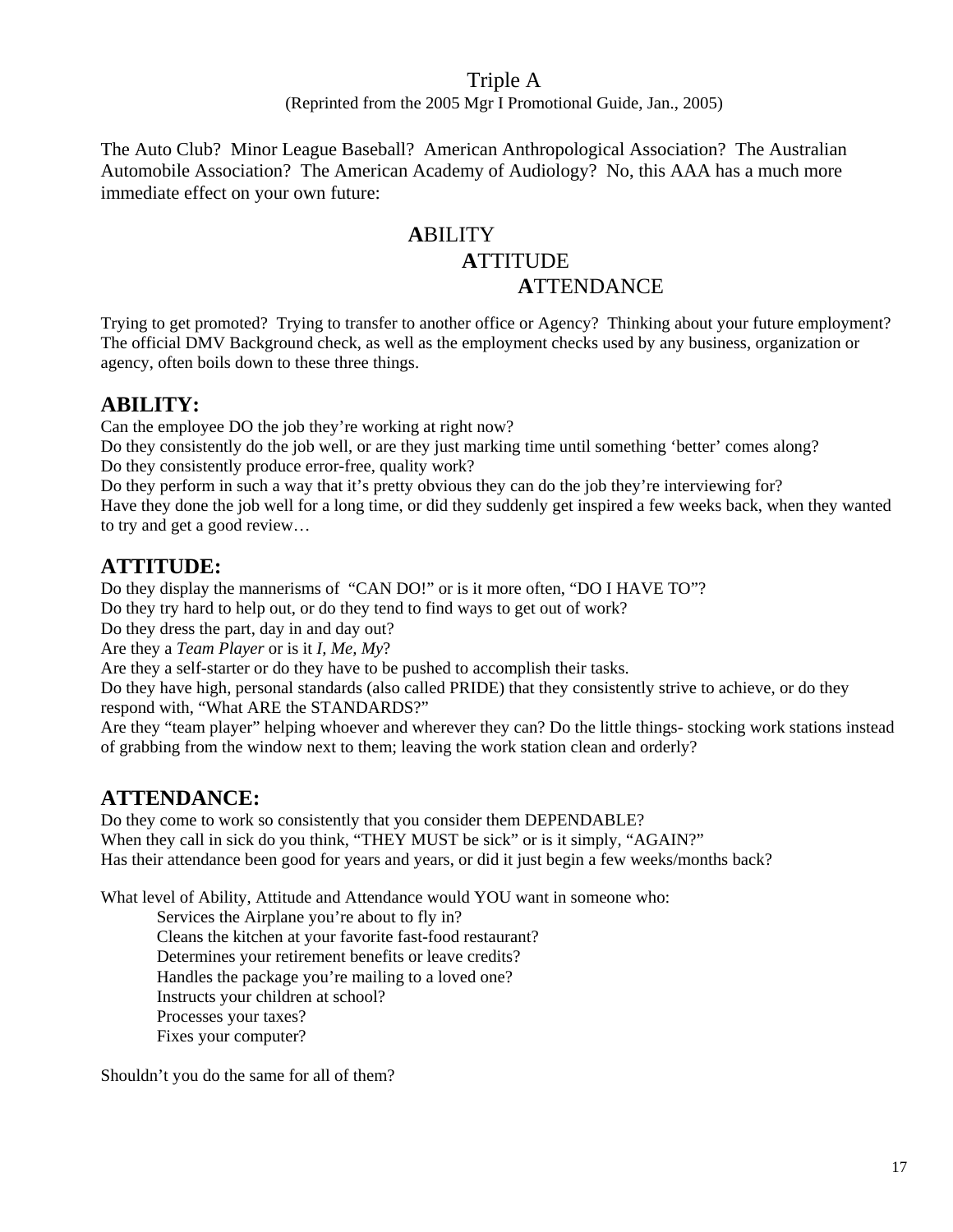# **ORAL INTERVIEW KNOCKOUT FACTORS**

Lack of preparation: No research into DMV policies, procedures, regulations, programs, or terms.

No confidence or poise: Demonstrated by failure to make eye contact with panel members. (But don't go overboard the other way and try to stare them down, either.)

Indifference: Giving answers which indicate that you don't care about the interview OR the job.

Poor appearance: Failure to dress professionally for the interview shows disrespect & indifference.

No enthusiasm: For the job, the Department, or the interview.

Inability to express oneself CLEARLY: Using poor grammar or vocabulary...mumbling.

Inability to VERBALIZE: About your current job, past jobs, **or** the job you're interviewing for.

Failure to answer the right question: e.g. Asked how the new Statement of Incompatible activities might *affect* you, one wrong answer would be to tell the panel **what** was listed on the statement, and then stop there....without answering the real question of **how**...

**ANSWERING FROM THE WRONG POINT OF VIEW! As you sit in that QAP room, you must BE a Manager I and answer all the questions from that level. If you're an LRE or MVFR or Control Cashier, and your answers are from one of those points of view, ALL of your answers are non-Managerial be definition…But they're looking for Managers & Managerial thinking.** 

#### **YOUR** CLOSING

Usually at the end of the oral you will be asked if you have anything you would like to add. There are various schools of thought on this subject. MY PREFERENCE, as an interviewer AND applicant, is to not bring up anything **new** UNLESS it is truly spectacular or important or left completely out of a previous answer.

# **LAST THOUGHTS**

Many applicants study hard for a written test, then they assume they can "wing-it" in the oral. WRONG! You should study the absolute hardest for your oral exam, as your score there *ULTIMATELY* determines where you're placed on the list (60% from the written and 40% from the oral). List position dictates when/if you will be called for a hiring interview, and a successful hiring interview is how you get the job. So each step is important, but they get more important as you go along; not less.

The bottom line is: Prepare well in advance for your Oral Exam; Be on time; be confident; have proper ID; and dress appropriately for the position. And remember: Don't work to just make the list, aim to be #1.

The next 7 pages or so of this study guide is various reference materials; places to look if you have the time between now & the QAP; discussions of topics which MIGHT arise during the Interview; and glossaries of some terms which WILL be covered within the scope of this exam.

Use all resources at your command. Read the books, explore Supervision on the Internet. TALK to efficient and effective Manager I's about the duties they perform and the things they must know to be successful. Take the best part of every great supervisor you've ever had, and BE that composite supervisor when you sit down before the Interview Panel. Study hard and make your own 'luck'.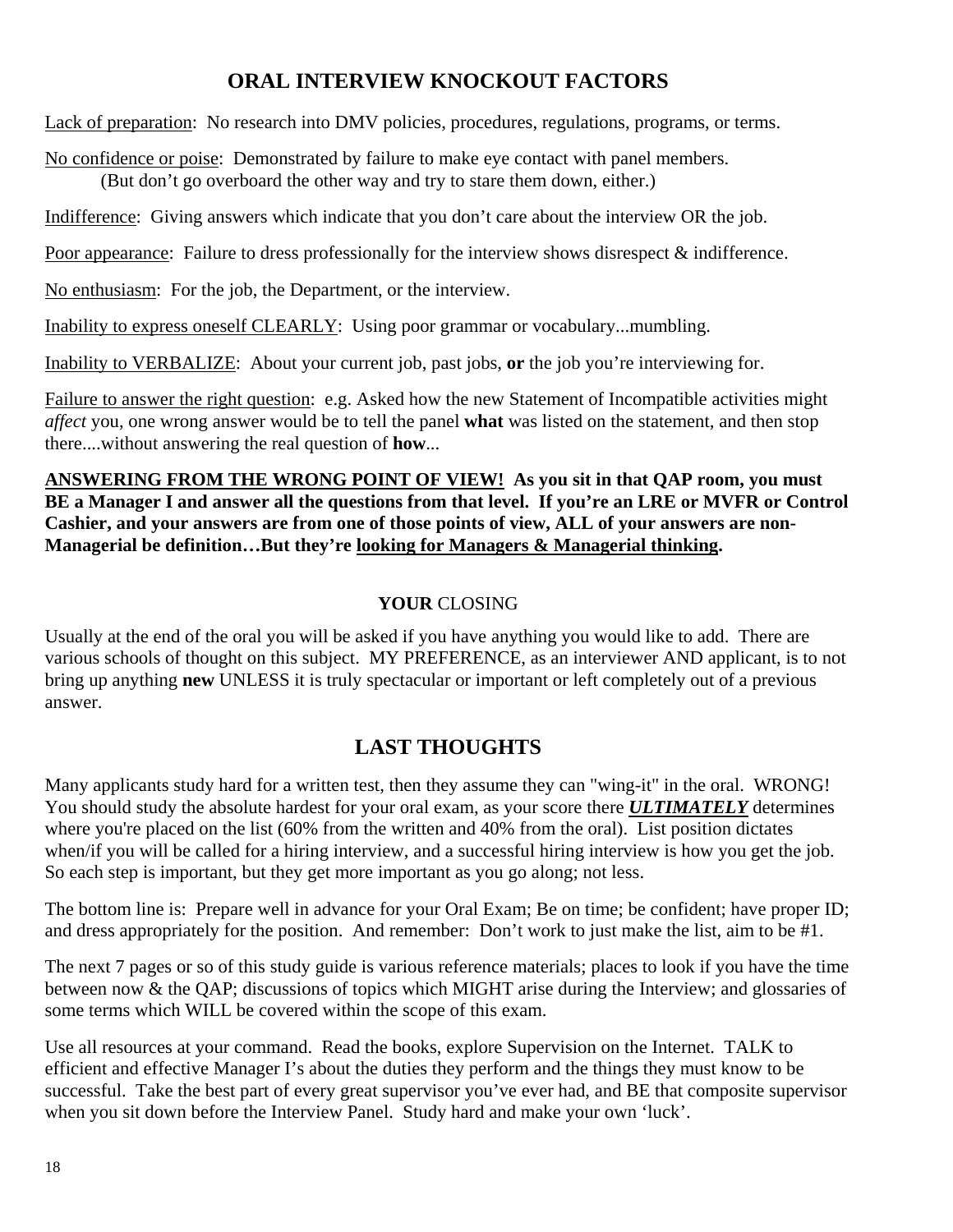#### **MANAGEMENT REFERENCE RESOURCES**

No one can really memorize the contents of the following, but you should be well aware of each, and generally what they contain. IF NOTHING ELSE, IF YOU GET ABSOLUTELY STUMPED FOR AN ANSWER, BUT YOU KNOW **WHER**E YOU WOULD LOOK UP THE ANSWER, YOU *MIGHT* GET PARTIAL CREDIT FOR YOUR ANSWER.

# **CALIFORNIA VEHICLE CODE**

#### **Division 2 (Authority/Duties of DMV)**

Divisions 3 - 3.6 (Vehicle/Vessel Titling/Transfer & Registration)

Divisions 4 - 5 (Occupational Licensing)

Divisions 6 - 6.5 (Divers' License)

Divisions 7 - 10 (Financial Responsibility; Civil Liability; Accidents)

Division 11 (Rules of the Road)

# **ADMINISTRATIVE POLICY MANUAL (APM)**

General DMV operational policies

# **STATE ADMINISTRATIVE MANUAL (SAM)**

General and specific state operational policies/regulations

# **STRATEGIC BUSINESS PLAN (SBP)**

DMV's Vision for meeting goals in the new century Current and future DMV organizational designs/functions

# **STRATEGIC INFORMATION TECHNOLOGY PLAN (SITP)**

DMV's plan for upgrading automated technologies

# **LABOR CONTRACTS:**

Contract Administration, CSEA/SIEU UNIT 4 (MVFR) CAUSE UNIT 7 (LRE)

# **SUPERVISOR'S GUIDE TO EMPLOYEE DISCIPLINE**

Policies/procedures for legally and contractually appropriate preventative/corrective activities

# **PERSONNEL MANUAL**

Human Resources Branch (HRB)procedures

# **PROCEDURAL MANUALS:**

Vehicle Registration, Driver License, Control Cashier, Accounting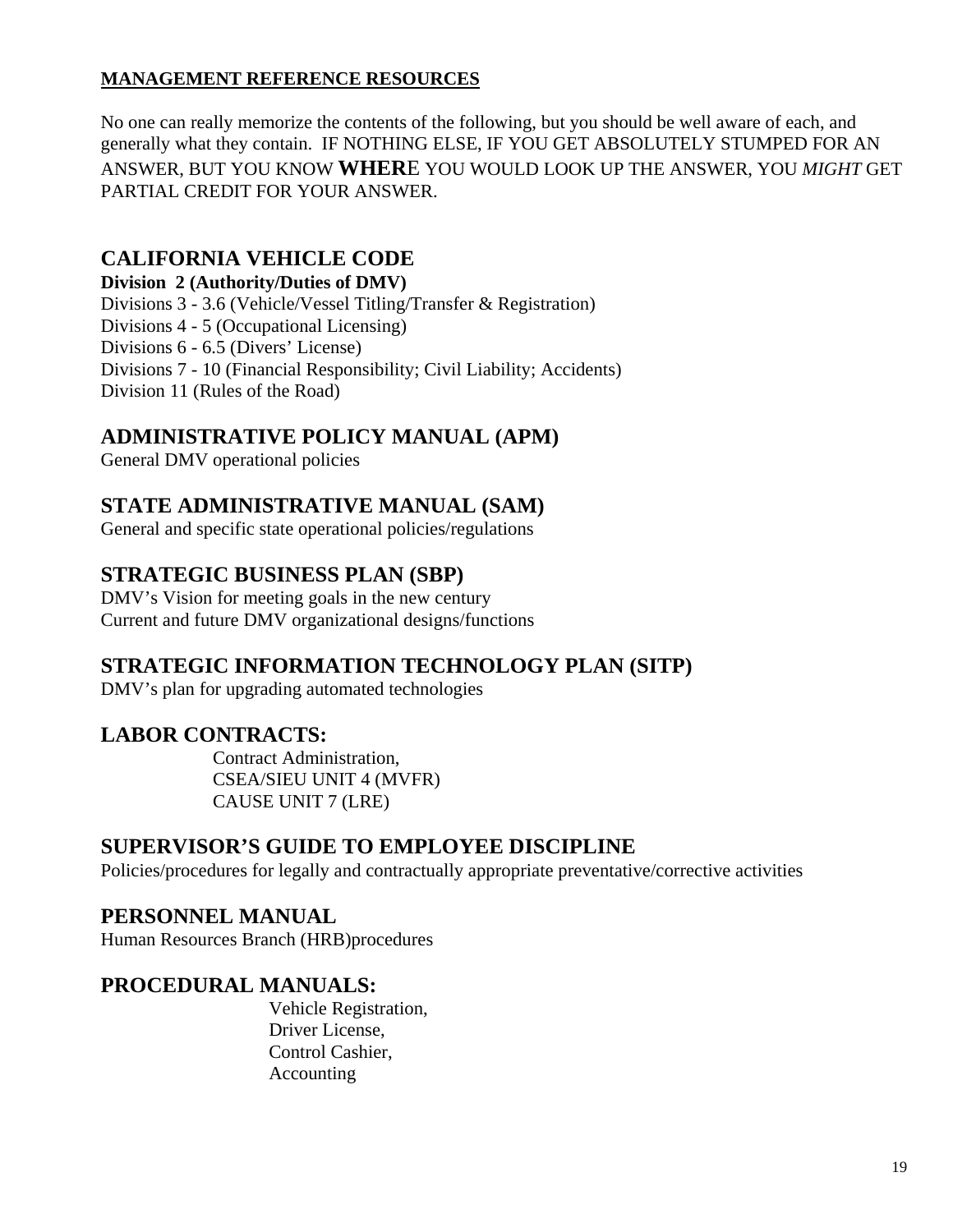# DISCRIMINATION: SOME OF WHAT A SUPERVISOR SHOULD KNOW

\_\_ A supervisor may be held liable for discrimination, regardless of whether or not the supervisor was aware of the behavior. In other words, if the supervisor is in a position where they should have known about a discriminatory situation, he/she may be held liable...Personally liable.

\_\_ Once a supervisor has knowledge that a discriminatory situation is occurring, he/she has a responsibility to take "immediate and corrective action" regardless if the complaint asks that nothing be done.

\_\_ There is no stereotypical discriminator. A discriminator may be the "pillar of the community", and/or may be your best worker.

\_\_ When you learn the identity of a discriminator, do not respond with, "that sounds like something he/she would do", he/she wouldn't do that", "you must have misunderstood", "that's just how he/she is", "you take things too seriously ".

\_\_ A recipient of discrimination may not feel comfortable telling you about the discrimination. Instead he/she may make vague references to being uncomfortable around a coworker or someone else in the organization, and/or request a job change. Be aware of the subtle manner in which employees may present their concerns.

\_\_ In most cases, the recipient of discrimination is satisfied if the behavior stops.

\_\_ A discrimination complaint very seldom resolves itself.

\_\_ It is very important for a supervisor to be unbiased when resolving a discrimination complaint. Enlist the assistance of resource personnel ( EEO Office, etc.) whenever necessary.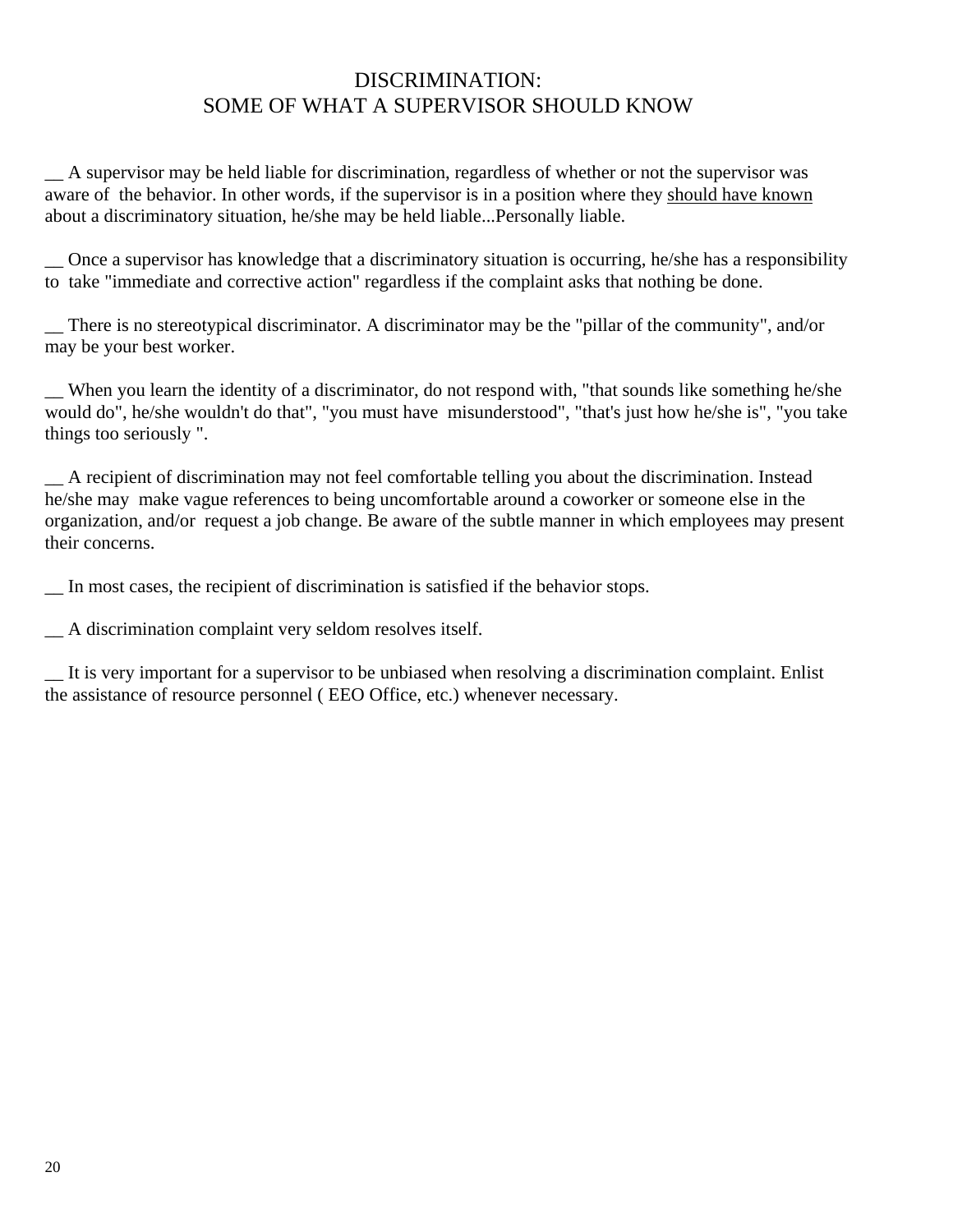# **UPWARD MOBILITY EXPLORED**

It is a policy of the DMV to Ensure equal employment opportunities by prohibiting discrimination based on race, color, national origin, ancestry, sex, marital status, disability, religious or political affiliation, age, or sexual orientation.

A primary goal of the Upward Mobility Program is to achieve a fully integrated state service work force, which mirrors each minority group and women in proportion to their representation in the labor pool. Efforts to provide EQUAL EMPLOYMENT OPPORTUNITY will be made on the basis of merit, efficiency, and fitness as ascertained by competitive examination.

All supervisors and managers SHALL be held directly accountable for performance of their equal opportunity and upward mobility responsibilities. ALL employees will be held accountable for their areas of responsibility as defined in the body of the plan. Any employee who knowingly fails to adhere to the intent of departmental equal employment policies can be subject to the appropriate disciplinary action.

The following are considered in evaluating the performance of management and supervisory personnel:

 1. Hiring: Are all interview questions constructed to assess candidates solely on the basis of pertinent job requirements? Are promotions consistent with identified Upward Mobility goals and priorities? Are all candidates evaluated in a fair and consistent manner so as NOT to preclude viable candidates? Where no opportunity exists to hire and/or meet Upward Mobility goals, is supervisor/manager aware of their AA responsibilities? Are EXEC. 1308's completed in an objective manner?

 2. Performance reports: Are all probationary and/or yearly performance reports constructively and positively written to encourage individuals to perform to the best of their abilities?

 3. Promotional Opportunities: Are all employment opportunity bulletins distributed in a timely manner? Are opportunities provided for employees to participate in career counseling sessions and/or programs?

The Department of Motor Vehicles has established an Upward Mobility Plan which is used to help provide equal employment opportunities for all employees. Career ladders are provided and goals are established annually (at the time of the annual performance appraisal) with action steps to allow employees to develop and advance toward meeting their career objectives.

The goals of the Upward Mobility plan are:

 1. Provide a method whereby employees can obtain counseling, training, and/or experience necessary for advancement into higher level positions within the Department.

 2. Provide career ladders and viable upward mobility programs within each division TAILORED TO SPECIFIC PROGRAM NEEDS and use of civil service classifications.

 3. Facilitate the inclusion of women, minorities, and disabled into upper levels of the Department's work force.

The objectives of the Upward Mobility program are

 1. To ensure the representation of women, minorities, and disabled employees IN ALL CLASSIFICATIONS above clerical levels.

 2. To establish realistic upward mobility goals, taking into consideration such factors as historical workforce turnover rates, projected vacancies, and anticipated departmental program changes.

3. To identify positions targeted for upward mobility purposes.

 4. To identify ARTIFICIAL BARRIERS WHICH PRECLUDE POTENTIAL UPWARD MOBILITY CANDIDATES or otherwise hinder career development opportunities.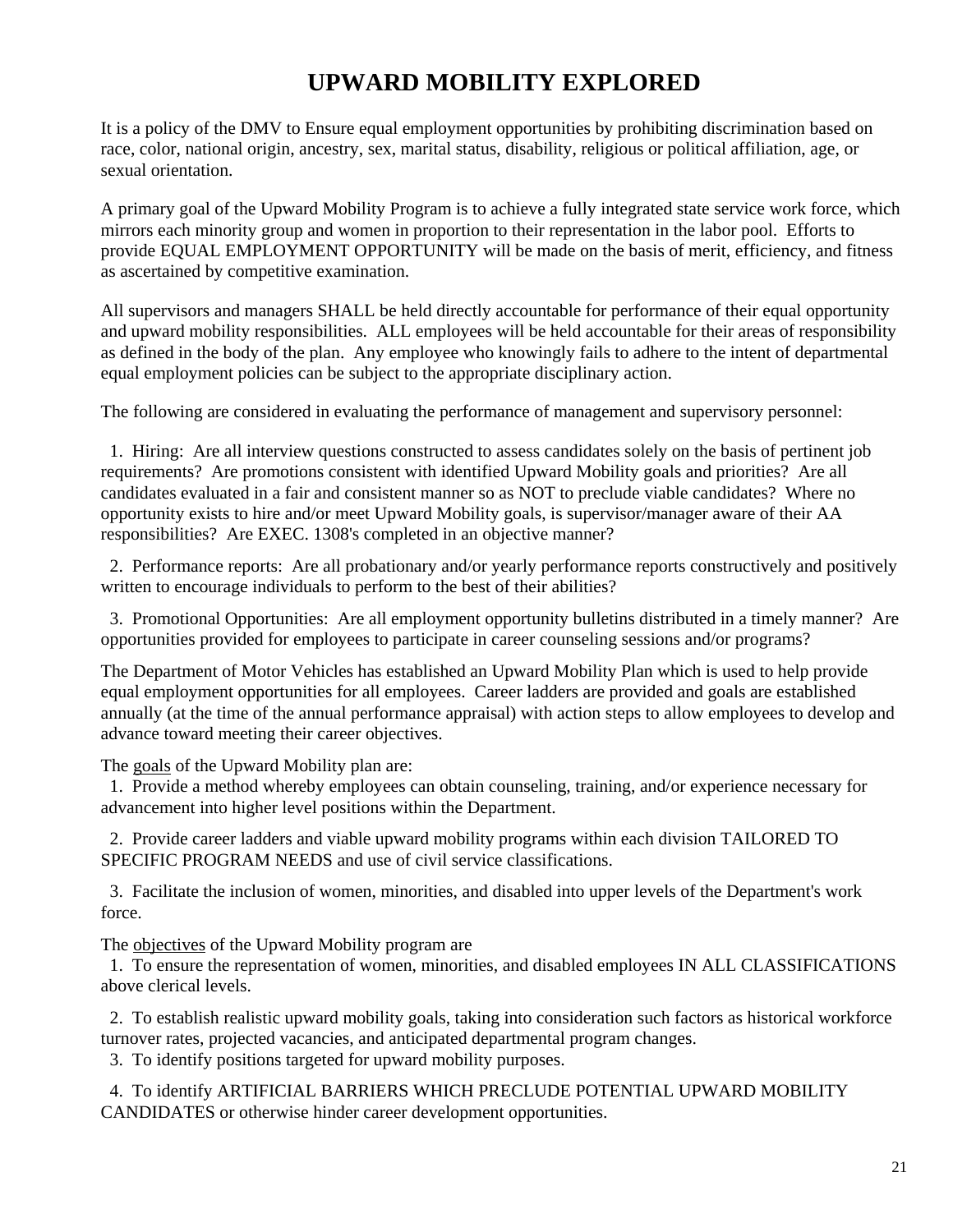# **ABBREVIATED EEO GLOSSARY**

 Equal Employment Opportunity: Provides equal access to all available jobs and training, under equal terms and conditions, and with equal benefits and services, in the absence of actions, policies, and practices which differentiate among applicants and employees on the basis of race, color, national origin, ancestry, sex, marital status, disability, religious or political affiliation, age, or sexual orientation. (This includes equality in recruitment, hiring, layoff, discharge, recall, promotion, training, responsibility, wages, sick leave, vacation, overtime, insurance, retirement and pension benefits, and breaks.)

 Discrimination: The effect of an action, policy, or practice which selects a class of persons to receive unequal treatment. Discrimination may involve a single act or may be a continuing policy or practice. Discrimination may be intentional or unintentional; purpose or intent is irrelevant when the effect of a particular action, policy or practice is to deny equal opportunity. Similarly, discrimination may be overt (that is, using sex or race to discriminate openly) or covert (that is, when a mechanism indirectly related to sex or race is used to discriminate).

 Affected Class: Those groups protected by law, where the "effects" of past discrimination is found by the court. These groups include minorities, females, the elderly, and the disabled. Affected class status must be determined by analysis or court decision.

Protected Class: Legally identified groups that are specifically protected by statute against employment discrimination. Unlike "affected class" which must be demonstrated, protected class status is automatically conferred upon recognized minority group members, females, the elderly and disabled, by virtue of the law or other court decisions interpreting the law.

 Employment Parity: When the proportion of affected groups in the external labor market is equivalent to their proportion in the workforce without reference to classification.

 Underutilization (Deficiencies): Having fewer minorities or women in a particular job classification than would reasonably be expected by their availability (also called under representation). Once underutilization is quantitatively established, the burden of proof rests on the employer to demonstrate that the underutilization is the legitimate effect of Bona Fide Occupational Qualification and valid criteria of business necessity.

 Career Ladder: Jobs which require related and increasingly more responsible duties through which employees advance by experience and in-service training in the lower jobs. Career ladders should be equal in quantitative opportunity and salary range for those jobs having high Equal Opportunity utilization compared with those having primarily white male incumbents.

Title VII of the Civil Rights Act of 1964 as Amended by the Equal Employment Opportunity Act of 1972: The first legislation to make it an unlawful employment practice to discriminate on the basis of race, color, religion, sex, or national origin. All other Federal and State EEO legislation is patterned after or supportive of Title VII.

 EEOC: A Federal Commission on Equal Employment Opportunity which has the power to bring suits, subpoena witnesses, issue guidelines which have the force of law, render decisions, provide technical assistance to employers, provide legal assistance to complainants, etc.

 Validity: The extent to which a test, criterion, or qualification measures the trait (some job performance ability) for which it is being used, rather than some other trait. "Business necessity" considerations are addressed to the usefulness of the test in predicting job performance and the minimum cut-off scores.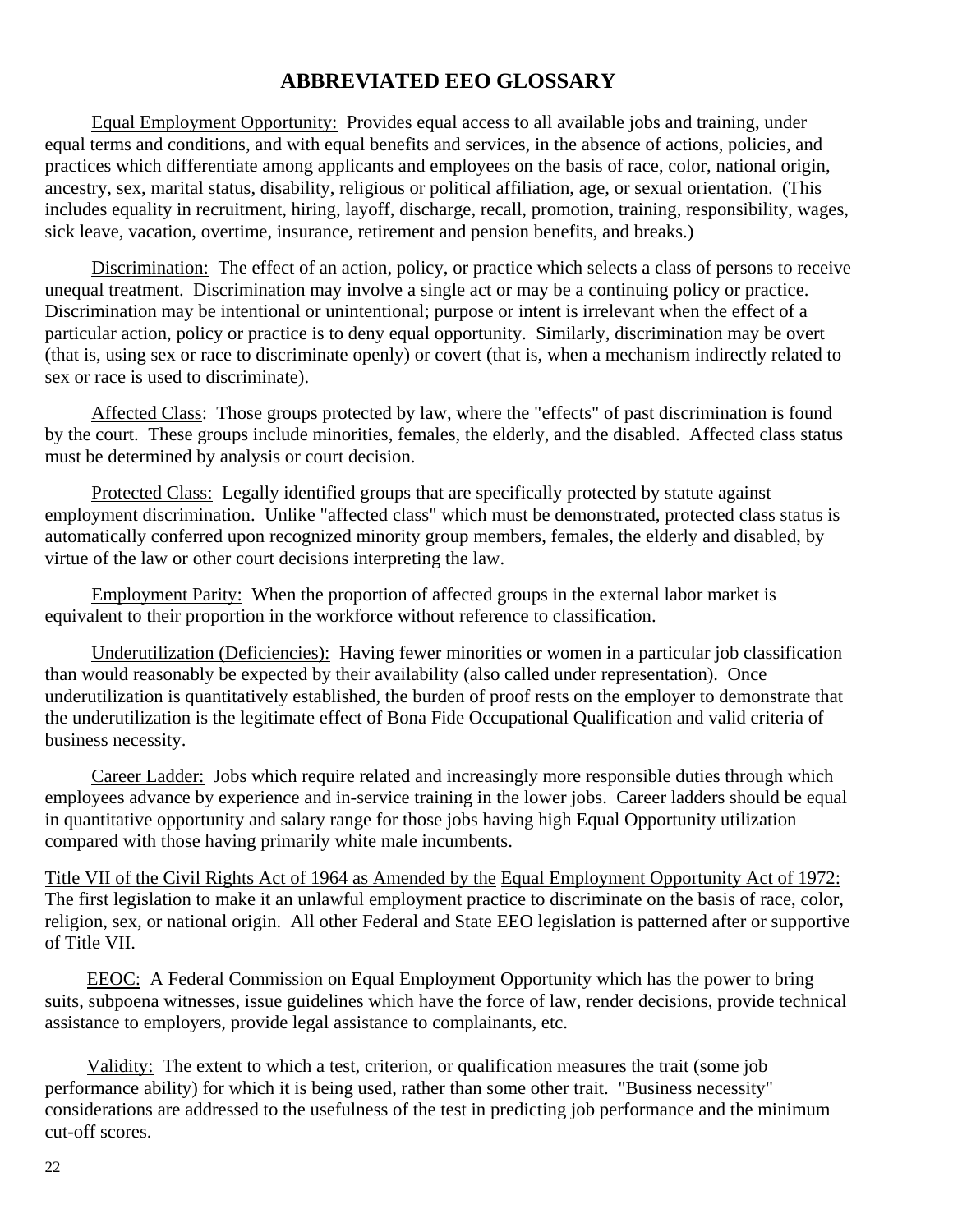# ABBREVIATED GLOSSARY OF MGMT/SUPERVISORY TERMS

- Adverse Action: Actions, disciplinary in nature, taken for causes described in the Government Code. Specific formal steps taken in response to infractions of rules, policies, procedures, or regulations. The goal of Adverse Action is to permanently correct the divergent behavior, using minimal required means or resources.
- Authority: The formal right to require action.
- Behavior: Shaped by attitude; visible activity and deportment displayed by an individual in response to a given set of circumstances
- Budget: A statement of plans and expected results expressed in numerical terms. A "numberized" plan. The budgeting process is the opportunity to fine tune details of the Business & Information Strategy Plans. One step along the way in the Planning Cycle.
- Communication: Transfer of information from one person to another in a mutually understandable form. The purpose of all communication is to affect a change. Written communication must obey all rules of grammar, form, spelling, syntax, completeness, and specificity of terminology.
- Controlling: Measuring, correcting, and improving performance, procedures, policies, etc. The conventionally recognized steps of controlling are: a. Establish standards b. Measure performance against standards c. Correct deviations.
- Corrective Interview: A direct, person-to-person discussion of occurrence and/or behavior; A documented action taken in order to correct errors, faults, deviations from expectations, etc. (See Counseling session)
- Counseling Session: Usually the first officially written documentation of a discussion between supervisor and subordinate, concerning aberrant behavior. Criteria: Standard or test by which terminal behavior is evaluated.
- Decision: The actual selection from among alternatives of a course of action. A RATIONAL selection of a course of action based on known facts
- Directing: Guiding and coordinating subordinates towards attainment of organizational goals. Includes all activities designed to encourage subordinates to work efficiently and effectively. Includes, but is not limited to: Motivate, communicate, inspire, lead, etc.
- Discipline: a. (n) Instruction, training, teaching, etc., that corrects, molds, or perfects the mental faculties or moral character. b. (n) Control gained by enforcing obedience or order c. (vt) To punish or penalize for the sake of orderly conduct or proper pattern of behavior. d. (vt) To bring under control Note: The Quality of organizational discipline is dependent upon FAITH in management.
- Documentation: Foundation for Disciplinary/Adverse actions. Chronological, detailed listing of relevant events and circumstances. Details must include behavioral terms, dates, times, place, witnesses, etc.
- Empathy: Projecting oneself into the position of another, in order to predict their actions and reactions to a given situation.
- Leadership: The ART of influencing people so they will strive WILLINGLY towards achievement of group goals.